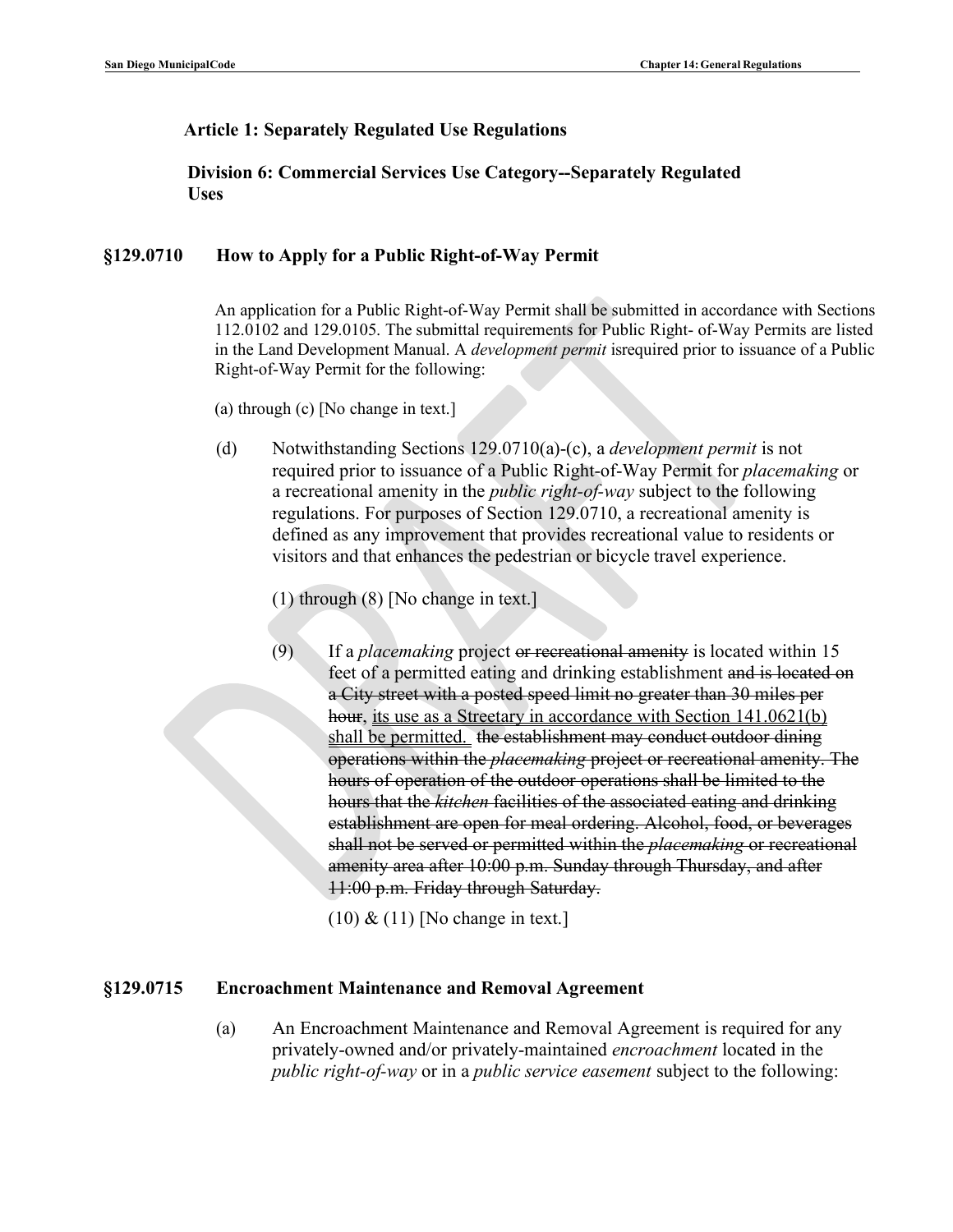- (1) [No change in text.]
- (2) The *record owner* or *permit holder*, as applicable, shall agree to indemnify the City with an indemnification agreement satisfactory to the City Manager and City Attorney. For streetaries and social curbs permitted in accordance with Section 141.0621, the indemnification shall include, but not be limited to, any claims, damages, or injuries that occur to or within the streetary or social curb.
- (3) The *record owner* or *permit holder*, as applicable, shall agree to and shall remove or relocate the *encroachment* to the satisfaction of the City Engineer within 30 days after notice by the City Engineer, or during rain events, to the satisfaction of the City Engineer, the *applicant* may be required to remove the Streetary at the *applicant's*  expense to prevent flooding, or the City Engineer may cause such work to be done, and the costs thereof shall be a lien upon said land, or the *record owner* or *permit holder*, as applicable, shall agree to an equivalent to the requirement for removal as determined by the City Engineer, except that Social Curbs permitted in accordance with Section 141.0621 shall not be required to be removed by the *record owner* or *permit holder.*

 $(4)$  &  $(5)$  [No change in text.]

(6) Except as provided in Section 129.0715(a)(7), the *record owner* or *permit holder*, as applicable, shall maintain a policy of <u>at least \$1</u> million liability insurance, satisfactory to the City Engineer, to protect the City from any potential claims which may arise from the *encroachment.*

 $(7)$  &  $(11)$  [No change in text.]

(b) The City may require a *record owner* or *permit holder*, as applicable, to record tThe Encroachment Maintenance and Removal Agreement shall be recorded in the Office of the County Recorder.

### **§141.0621 Sidewalk Cafes/Streetaries/Social Curbs**

Sidewalk cafes are outdoor dining spaces located in the *public right-of-way* that are associated with adjacent eating and drinking establishments. Sidewalk cafes are permitted as a limited use in the zones indicated with an "L" in the Use Regulations Tables in Chapter 13, Article 1 (Base Zones) subject to the following regulations. It is not the intent of this section to regulate outdoor eating and drinking establishment areas that are located on private property.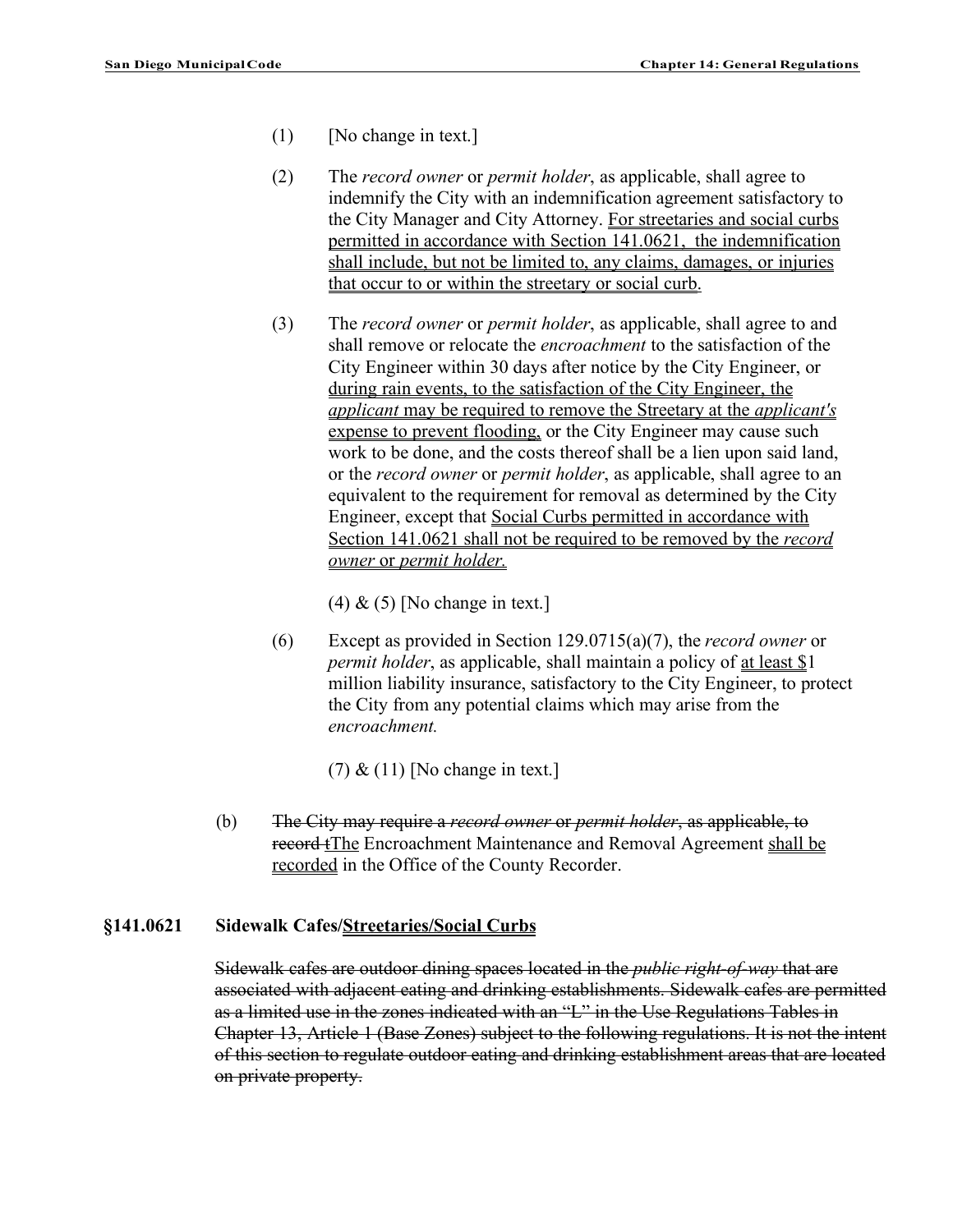The Sidewalk Cafes/Streetaries/Social Curbs regulations establish requirements for outdoor dining and other uses within the *public right-of-way*. For the purposes of this section, Sidewalk cafes are defined as outdoor dining spaces located within the sidewalk area of the *public right-of-way* that are associated with adjacent eating and drinking establishments; Streetaries are defined as outdoor spaces created in street space formerly dedicated to parking spaces that serves as an extension of a restaurant or other establishment that sells food and drink, and Social Curbs are defined as the permanent extension of the curb into the parking lane to facilitate activation of the *public right-ofway* through landscaped areas, seating areas, farmers market, *artworks* and outdoor dining. Sidewalk cafes/Streetaries/Social Curbs are permitted as a limited use in the zones indicated with an "L" in the Use Regulations Tables in Chapter 13, Article 1 (Base Zones) subject to the following regulations. It is not the intent of this section to regulate outdoor eating and drinking establishment areas that are located on private property.

- (a) Limited Use Regulations for Sidewalk Cafes
	- (1) Design requirements
		- (A) A sidewalk cafe shall be located within the sidewalk area adjacent to a street-level eating and drinking establishment.
			- (B) through (J) [No change in text.]
		- (K) Lighting fixtures may be permanently affixed to the front of the associated eating and drinking establishment but shall not protrude into the pedestrian path.
		- (L) The name and type of establishment may be placed on umbrellas or on the valance of an *awning* with an overhang not lower than 84 inches from the finished *grade* of the sidewalk. Other *signs* are not permitted on a sidewalk cafe.
		- $(M)$  [No change in text.]
		- $(2)$  &  $(3)$  [No change in text.]
	- $\frac{\Theta(4)}{2}$  A Process Two Neighborhood Use Permit may be requested in accordance with Section 126.0203 to deviate from the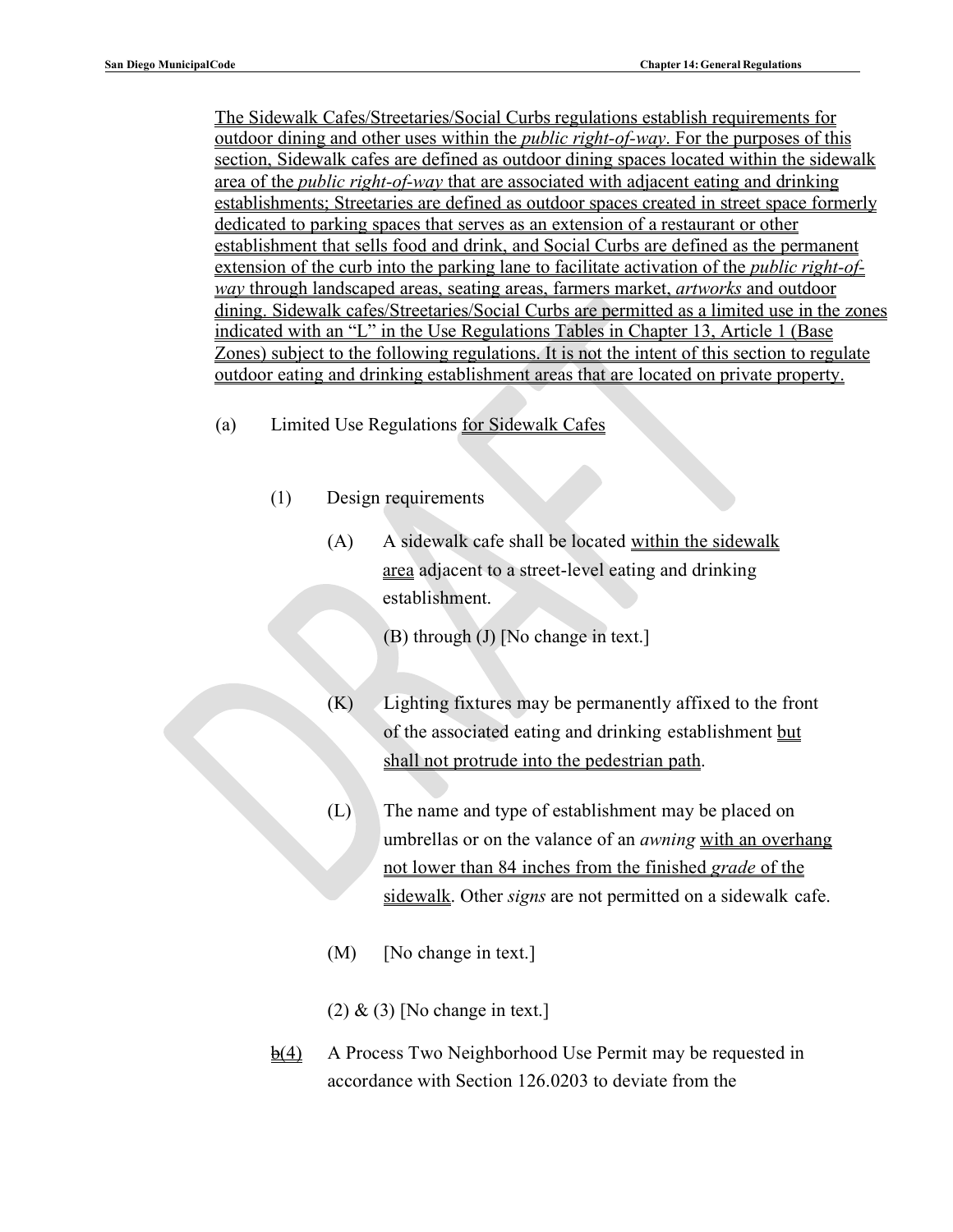requirements in Section 141.0621(a) as follows:

- $(1)(A)$  The applicant shall identify any requirement in Section 141.0621(a) where a deviation is being requested and shall specify why the deviation is needed.
- $(2)(B)$  The decision maker will evaluate the request in accordance with the adopted land use plan and Land Development Manual to determine if a sidewalk cafe with the proposed deviation is a suitable use for the proposed site and will not infringe on use of the public right-of-way by pedestrians. In making the determination, the decision maker shall consider the following:
	- $(A)(i)$  The width of the sidewalk;
	- $(B)(ii)$  The design and relationship of the sidewalk cafe to other existing or planned uses in the vicinity;
	- $\left(\frac{C}{\text{ii}}\right)$  The amount of pedestrian use and the impact of the sidewalk cafe's location on pedestrian activity; and
	- $(D)(iv)$  The sidewalk cafe's ability to fit the character of the area, create an outdoor pedestrian plaza, intensify pedestrian activity, and make the street activity more attractive.
- (b) Limited Use Regulations for Streetaries
	- (1) Location Requirements:
		- (A) Streetaries shall be permitted at the following locations:
			- (i) Within the curb lane on streets where on-street metered or unmetered parking spaces exist.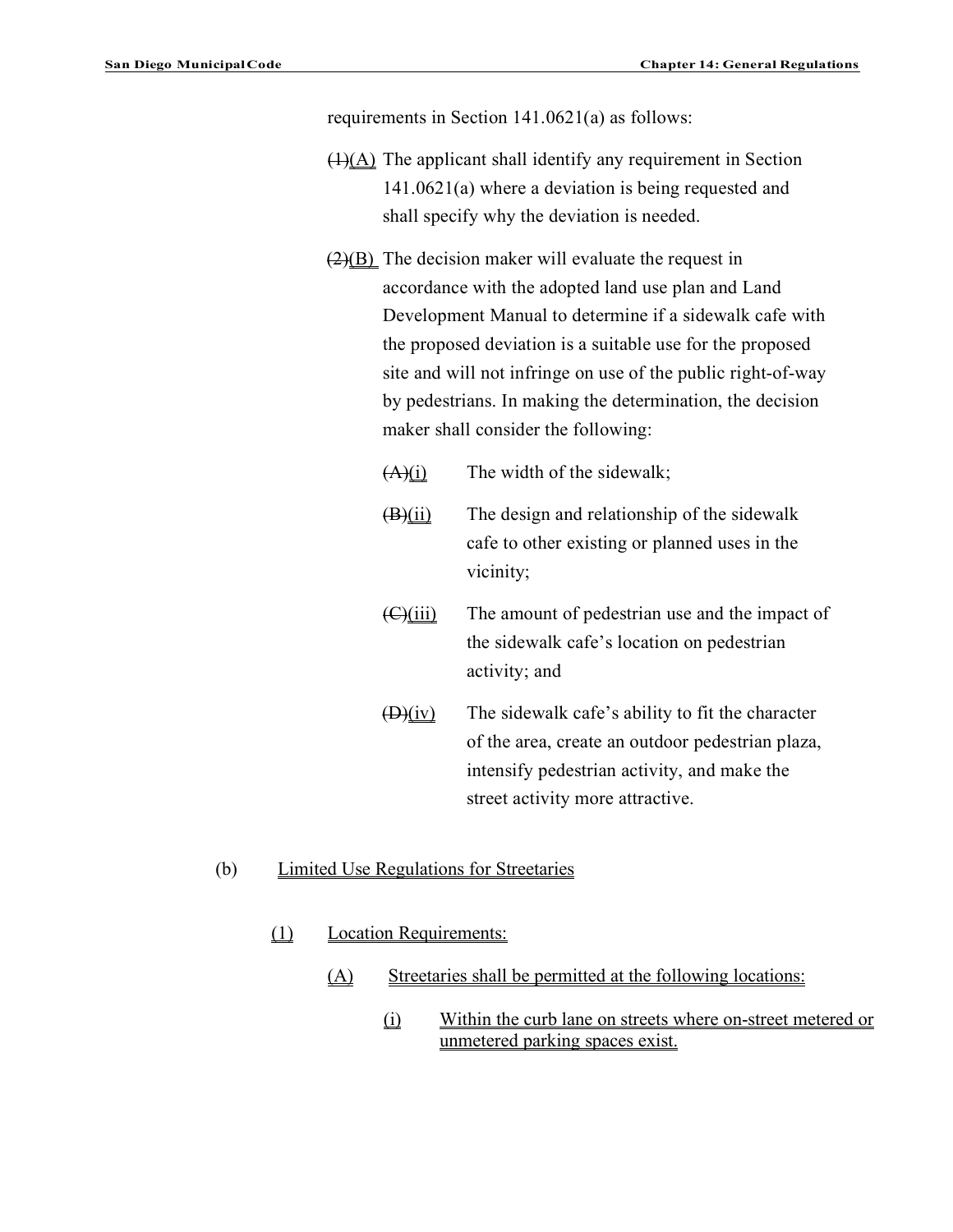- (ii) At least 20 feet from an intersection or street corner.
- (iii) Along curbs painted yellow, or green, or non-painted curbs or motorcycle parking areas.
- (B) Streetaries shall not be permitted at the following locations:
	- (i) Along a street with a speed limit greater than 30 mph.
	- (ii) Along a street with a street classification greater than a twolane collector.
	- (iii) Within the visibility area of an intersection or driveway as determined by the City Engineer.
	- (v) Along a curb painted red, white, or blue.
	- (vi) Within or adjacent to an alley
	- (vi) Along a Metropolitan Transit System (MTS) stop or a bus lane.
	- (vii) Within an existing bicycle lane or within a proposed bicycle facility project identified in any comprehensive bicycle plan, adopted *land use plan*, or identified in the Capital Improvement Program.
	- (viii) Within a 5-foot radius from storm drain inlets or cleanouts.
	- (ix) Over utility access panels, manhole covers, handholes, transformers, water meters or water valves.
- (2) Permit Requirements
	- (A) Prior to installation of any furniture or improvements in the *public right-of-way* and prior to operation of a Streetary, the *applicant*  shall obtain a Public Right-of-Way Permit in accordance with Section 129.0710(d) and an Encroachment Maintenance and Removal Agreement in accordance with Section 129.0715. Violations of a Public Right-of-Way Permit shall be subject to the permit revocation procedures set forth in Chapter 12, Article 1, Division 3.
	- (B) The Public Right-of-Way Permit for Streetaries shall be limited to a maximum two-year period, after which it may be renewed in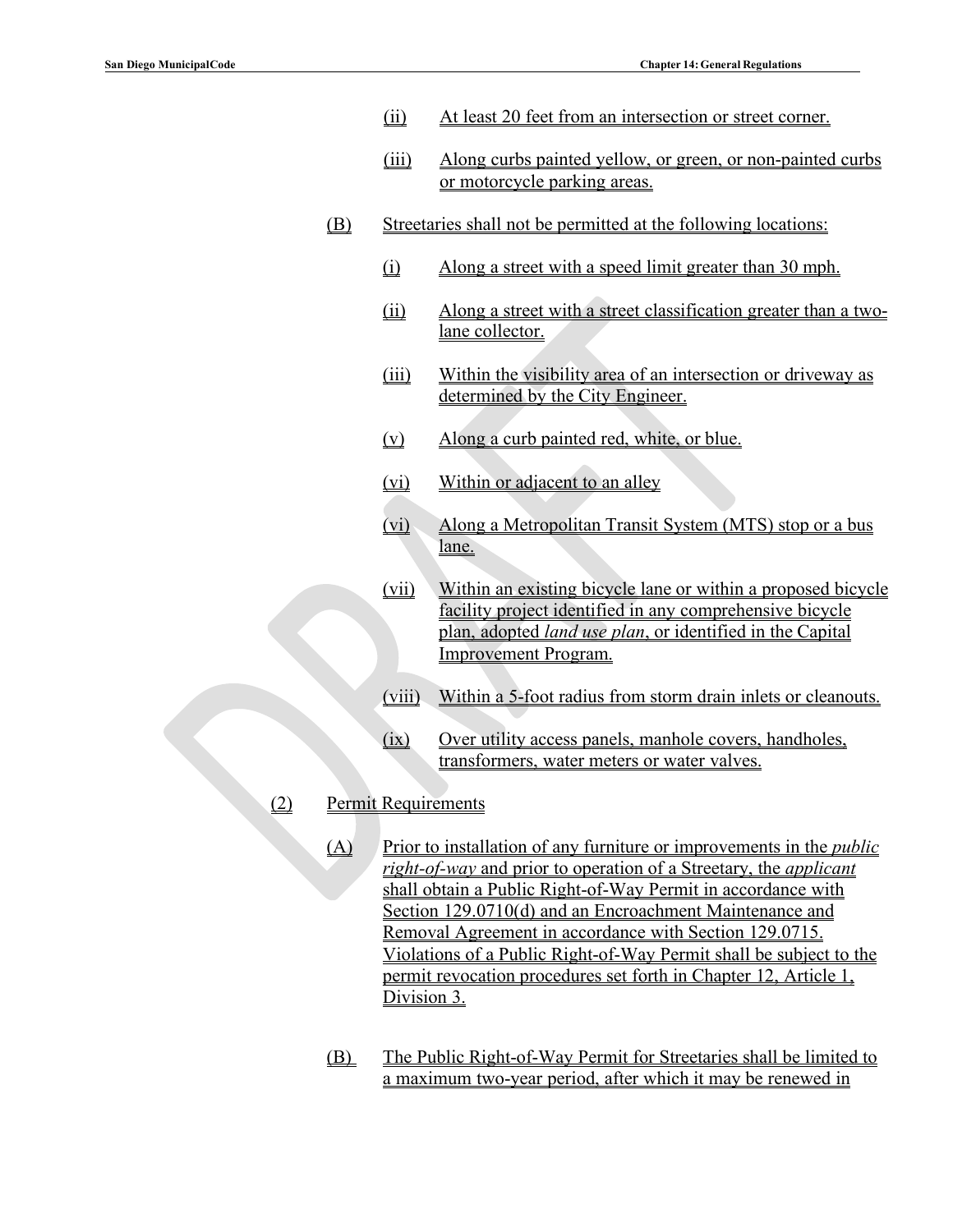accordance with all applicable regulations.

- (C) Removal of parking, with the exception of ADA parking spaces shall not be the basis of denial of a Public Right-of-Way Permit for a Streetary.
- (D) The dimensions of a Streetary shall be delineated on a site plan and documented in the associated Public Right-of-Way Permit.
- (E) Prior to the issuance of a Public Right-of-Way Permit for a Streetary, the *applicant* shall pay a fee for the use of and operation within the *public right-of-way*, as adopted by San Diego City Council Resolution.
- (F) Evidence of general liability insurance as required by Risk Management naming the City of San Diego as additional insured is required prior to permit issuance.
- (G) Streetaries shall be designed in accordance with the Spaces as Places Design Manual.
- (H) Alcohol, food, or beverages shall not be served or permitted within the Streetary before 7:00 a.m. and after 10:00 p.m. Sunday through Thursday, and before 7:00 a.m. and after 11:00 p.m. Friday through Saturday. No entertainment or amplified music shall be permitted within a Streetary before 8:00 a.m. and after 9:00 p.m. Sunday through Thursday, and before 9:00 a.m. and after 10:00 p.m. Friday through Saturday. For purposes of this subsection, Friday through Saturday shall include the day prior to a City Holiday.
- (I) For Streetaries located within 150 feet of an adjacent residential use, alcohol, food or beverages shall not be served or permitted within the Streetary before 7:00 a.m. and after 9:00 p.m. Sunday through Thursday, and before 7:00 a.m. and after 10:00 p.m. Friday through Saturday.
- (J) A Streetary shall comply with all State of California Department of Alcoholic Beverage Control license requirements, as applicable.
- (K) *Smoking* and *vaping* shall not be permitted within the Streetary. For purposes of this section, the terms *smoke, smoking, vape,* and *vaping* have the same meanings as set forth in San Diego Municipal Code section 43.1001.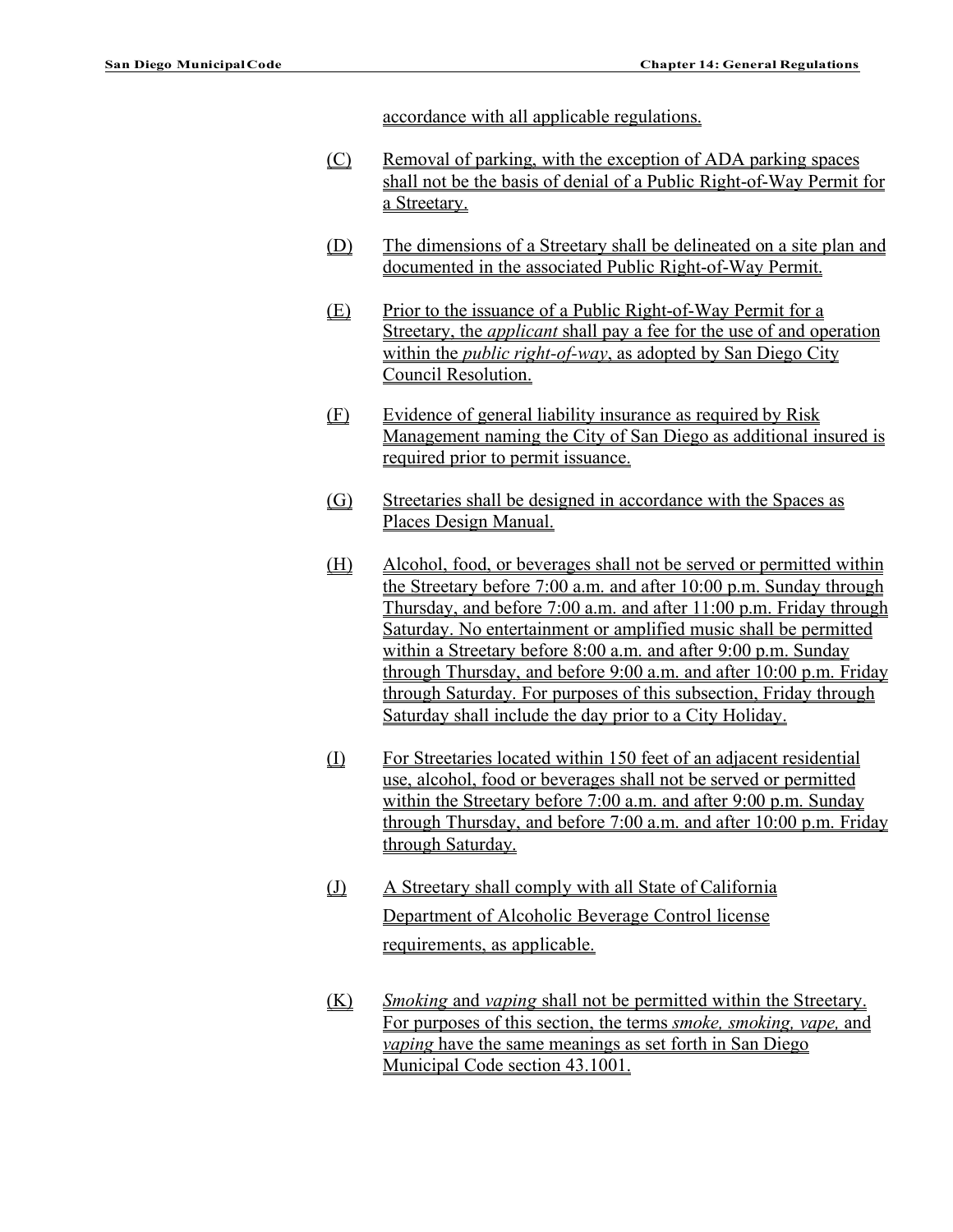- (L) Outdoor cooking and preparation of food within the Streetary is prohibited.
- (M) Noise levels within the Streetary shall comply with the sound level limits of the adjacent use in accordance with Chapter 5, Article 9.5, Division 4.
- (N) For Streetaries located within the Gaslamp Quarter Planned District, the Gaslamp Quarter Planned District Design Guidelines shall apply.
- (O) The Public Right-of-Way Permit *permit holder* shall be responsible for maintaining the Streetary. Maintenance shall include, but not be limited to, posting of the name, phone number, and email address of the party responsible for the project in a location visible from the *public rightof-way*, keeping the project area free of litter, and preventing litter attributable to the project from occurring on adjacent properties within the *public right-of-way*.

### (4) Design Requirements

Streetaries shall be designed in accordance with the Spaces as Places Design Manual and at a minimum meet the following regulations to the satisfaction of the City Engineer:

- (A) Streetaries shall be designed as an extension of the sidewalk with at least one minimum 48 inches wide entry for every 10 feet of Streetary along the curbside edge.
- (B) The width of the Streetary shall not extend within 2 feet of the edge of the vehicle travel lane.
- (C) A Streetary shall provide a *setback* of at least 4 feet from adjacent automobile parking spaces.
- (D) The deck of the Streetary platform shall be flush with the sidewalk.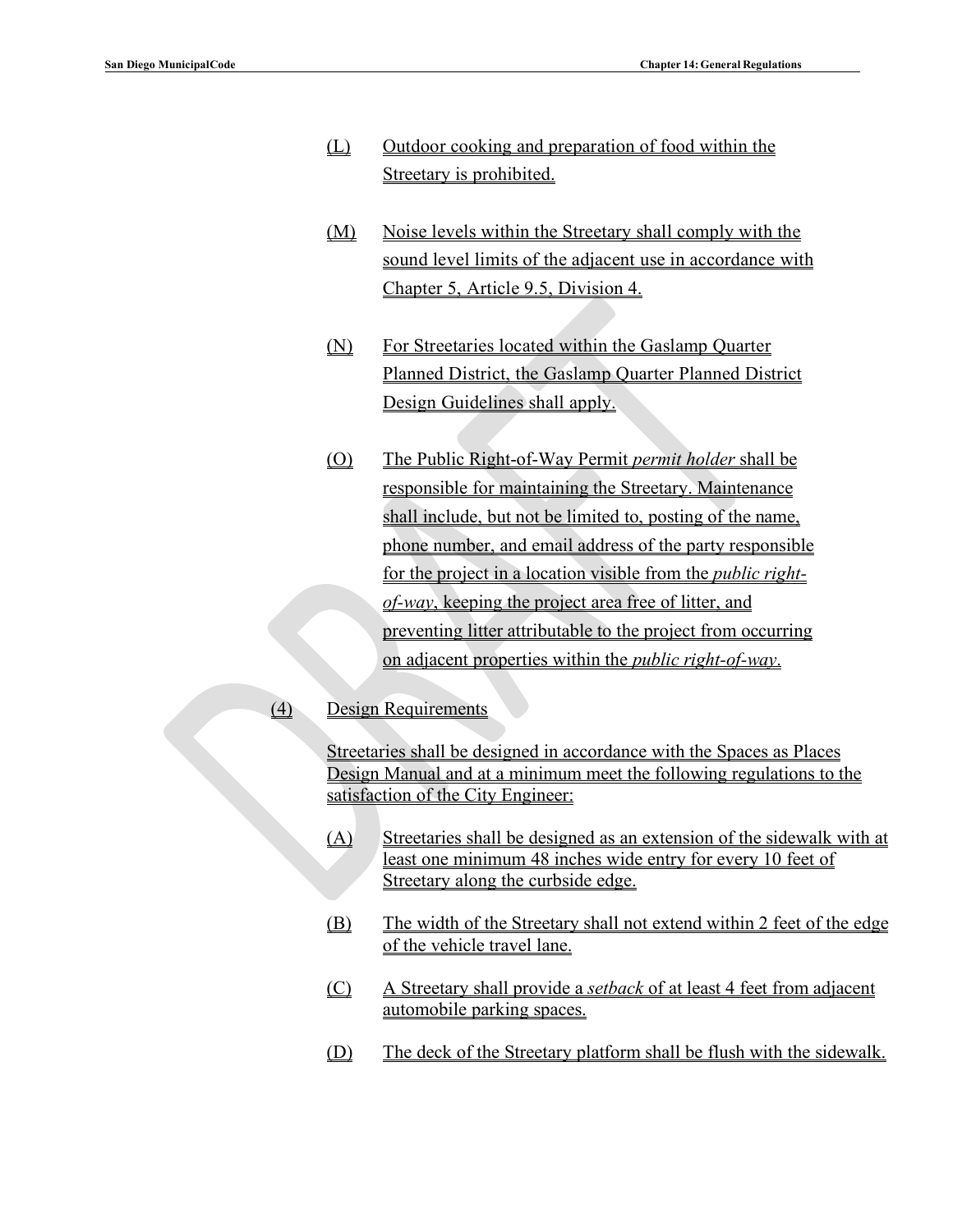- (E) Bolting into the *street* or penetrating into the surface of the road shall not be permitted.
- (F) A minimum 36 inches wide emergency access gap with horizontal and vertical clearance shall be required for every 20 feet of the Streetary or adjacent Streetaries or other structures in the parking lane.
- (G) Clearance from fire hydrants to the satisfaction of the Fire department shall be required.
- (H) Drainage
	- (i) Streetaries shall not impede the flow of curbside drainage.
	- (ii) An 8 inch by 6-inch minimum clear gutter space shall be provided along the entire length of the Streetary adjacent to the curb.
	- (iii) The *applicant* shall ensure that the drainage area between the curb and the platform remains clear of debris and proper drainage occurs at all times.
- (I) A 42" high railing shall be placed at the edge of the Streetary to serve as a barrier from vehicular traffic.
- (J) Umbrellas with an overhang of a minimum of 84 inches from the finished *grade* of the sidewalk may be used in conjunction with a Streetary, but no permanent roof or shelter is permitted over the Streetary.
- (K) Electrical lighting may only be provided if it is solar powered, or if the source of the electrical power is obtained by lines that are not located on the ground, and are located in a manner that does not impede the flow of pedestrian access within the *public rightof-way.*
- (L) Propane heaters shall not be placed under umbrellas and open flame devices shall not be permitted.
- (M) The placement of name and type of establishment on umbrellas shall be permitted. Other *signs* shall not be permitted on a Streetary.
- (5) Accessibility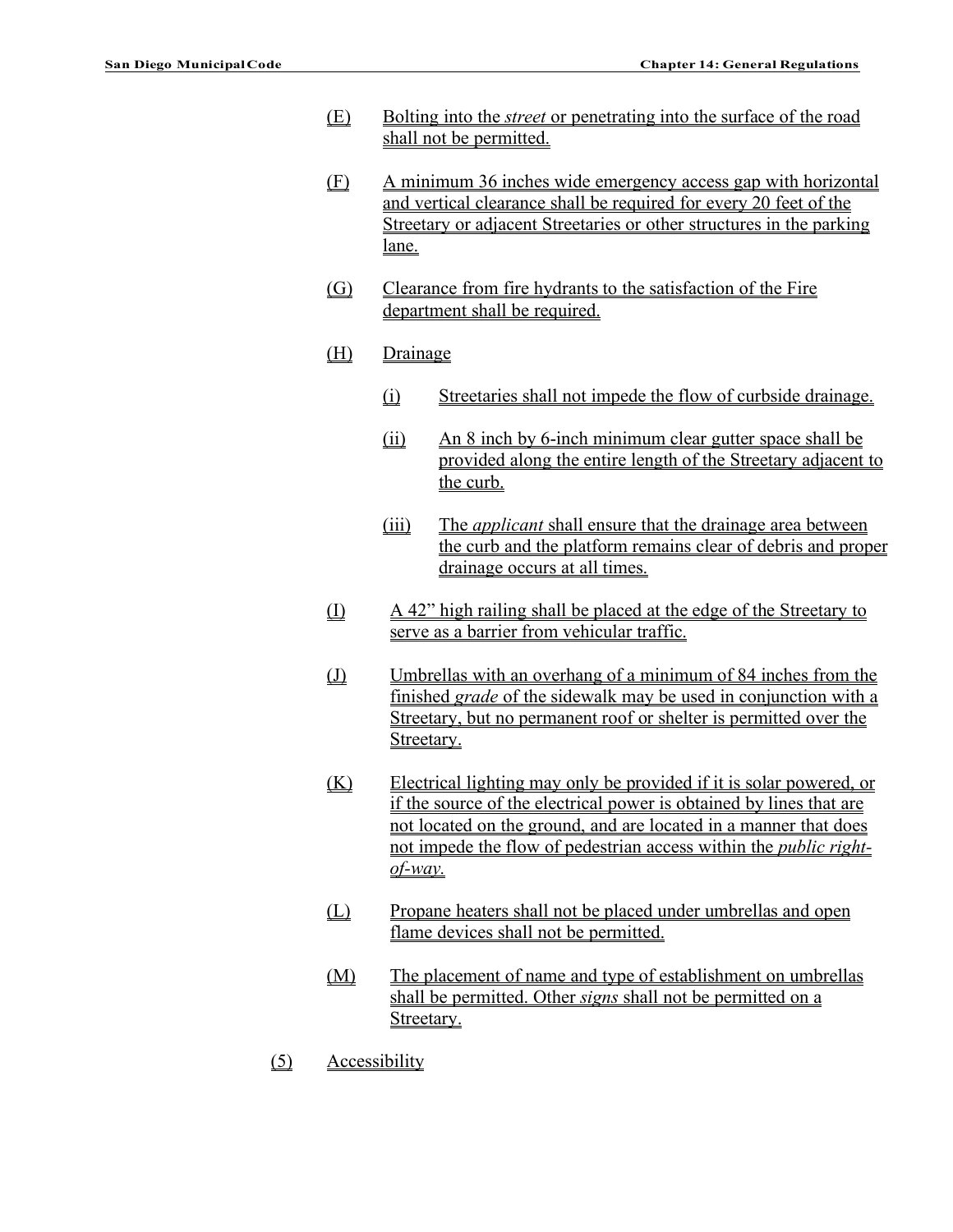### (A) Accessible Path of Travel

- (i) An accessible path of travel shall connect the sidewalk to the accessible entry, deck surface, wheelchair turning space and wheelchair resting space.
- (ii) The accessible path shall be a minimum of 48 inches wide on the sidewalk and shall not pass over tree wells.
- (iii) The accessible path of travel shall be free of obstruction and protruding objects.

### (B) Accessible Deck Surface

- (i) The accessible path on the deck surface shall be a minimum of 44 inches wide.
- (ii) The portion of the Streetary deck connected by the accessible path of travel to the wheelchair turning space and wheelchair resting space shall be level.
- (iii) The accessible deck surface maximum cross slope (perpendicular to the sidewalk or curb) and the maximum running slope (parallel to the curb) shall not exceed 2 percent.
- (iv) The surface of the accessible route, clear floor spaces, and turning spaces shall be firm stable and slip resistant.
- (v) Openings in floor or deck surface shall not be greater than  $6$ inches. Elongated openings shall be placed so that the long dimension is perpendicular to the direction of travel.
- (C) A clear area of 60 inches in diameter located entirely within the Streetary shall be provided for wheelchair turning with a maximum overlap of 12 inches on the curb and sidewalk.
- (D) A clear floor area of 36 inches by 48 inches shall be provided for wheelchair resting space with a maximum overlap of 24 inches with the wheelchair turning space in any orientation.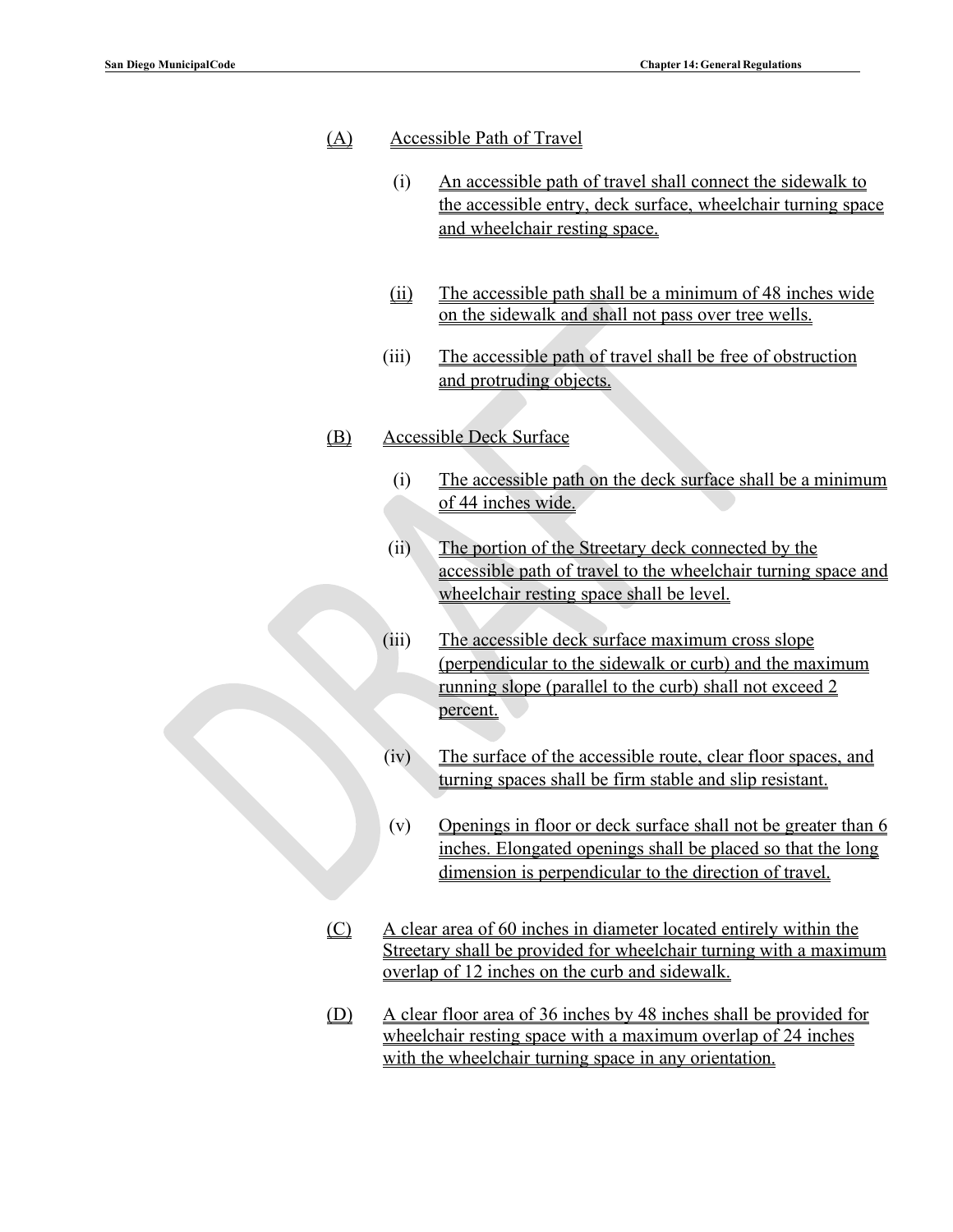- (E) The wheelchair resting space shall provide shoulder-to-shoulder alignment adjacent to one side of the fixed seat to serve as wheelchair user companion seating.
- (F) A minimum head height clearance of 84 inches from the finished *grade* of the Streetary is required at all times.
- (G) Equivalent Facilities
	- (i) Where tables, counters, or drink rails are provided, at least one of each feature shall be wheelchair accessible.
	- (ii) The top surface height of wheelchair accessible tables, counters and or drink rails shall be 28 inches to 34 inches above the deck surface.
	- (iii) Wheelchair accessible tables and counters shall be approachable from the front and provide an unobstructed knee clearance that is at least 27 inches high, 30 inches wide, and 19 inches deep.
	- (iv) When movable tables are provided in lieu of fixed tables, at least one of the movable tables shall be accessible.
	- (v) Where drink rails are provided, a 60-inch-long portion of a drink rail shall have 36 inch wide and level space adjacent to it for a side-approach by a wheelchair user.
- (H) Terraced or Multi-Level Streetaries
	- (i) Streetaries on *streets* with grades that exceed 5 percent, a terraced Streetary with two or more decks may be constructed.
	- (ii) At least one of the terraces shall be wheelchair accessible and provide equivalent seating, tables, and countertop facilities to those found in other terraces.
	- (iii) The wheelchair accessible terrace shall provide a wheelchair accessible entry from the sidewalk.
	- (iv) The wheelchair accessible entry shall include a *structure* on the sidewalk within the sidewalk furnishing zone that provides transition between the sidewalk and Streetary deck.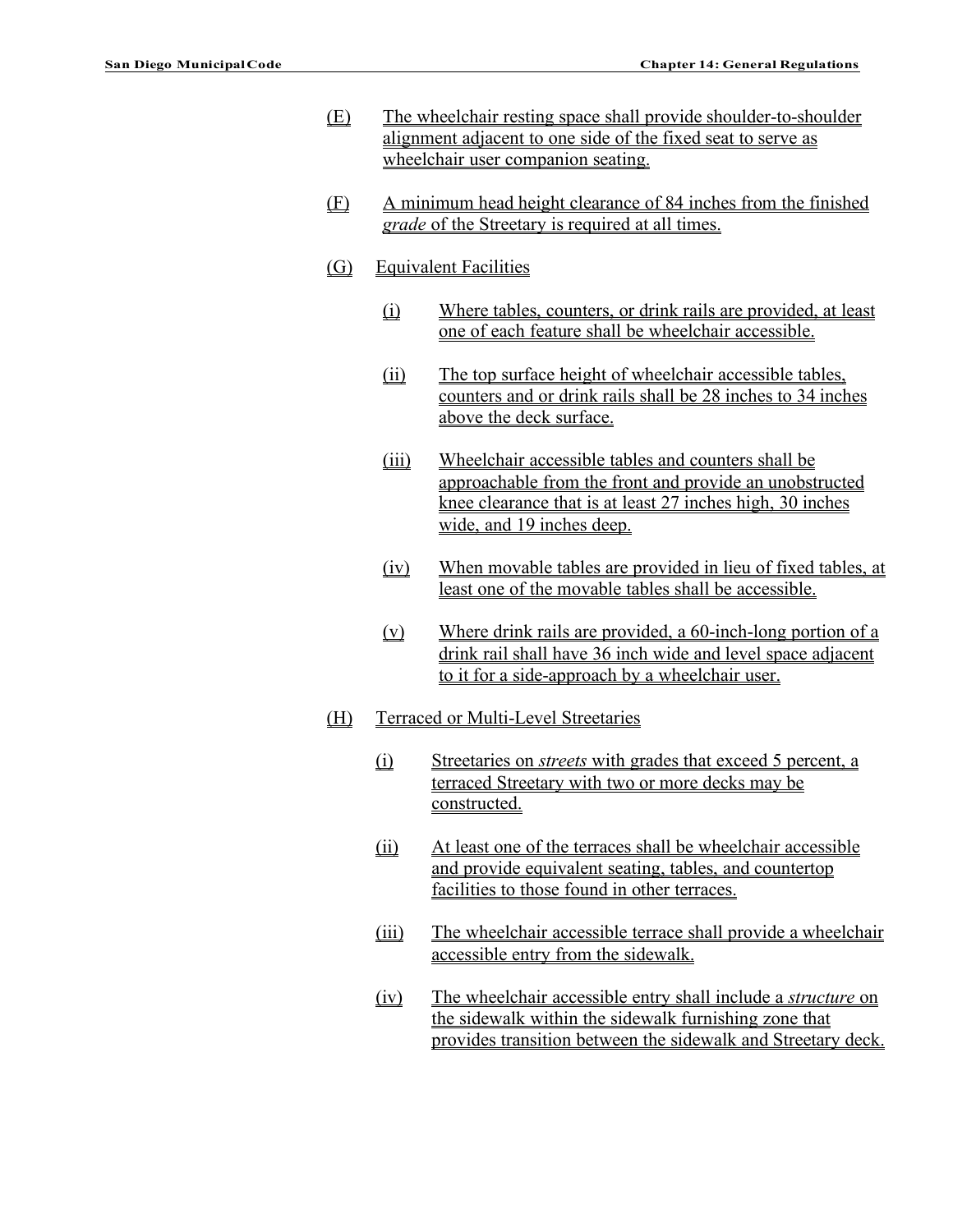- (v) Passage between terrace levels shall be provided with a ramp with a running slope not to exceed 5%.
- (vi) Any step or stair shall contain a warning strip at the nose of the step and handrails in accordance with the California Building Code.
- (6) Deviation Process

A deviation from the requirements in Section 141.0621(b) may be permitted with a Neighborhood Use Permit decided in accordance with Process Two, as follows:

- (A) The *applicant* shall identify any requirement in Section 141.0621(b) where a deviation is being requested and shall specify why the deviation is needed.
- (B) Deviations related to the following shall not be granted:
	- (i) Addition of an overhead structure;
	- (ii) Storm Water requirements;
	- (iii) Hours of operation;
	- (iv) Engineering Standards; and
	- (v) ADA requirements
- (c) Limited Use Regulations for Social Curbs
	- (1) Location Requirements:
		- (A) Social curbs shall be permitted along the curbside on *streets*  where metered or unmetered parking exists.
		- (B) Social curbs shall meet all locational requirements to the satisfaction of the City Engineer to ensure public health and safety.
	- (2) The following uses shall be permitted within a Social Curb:
		- (A) Recreational amenities in accordance with Section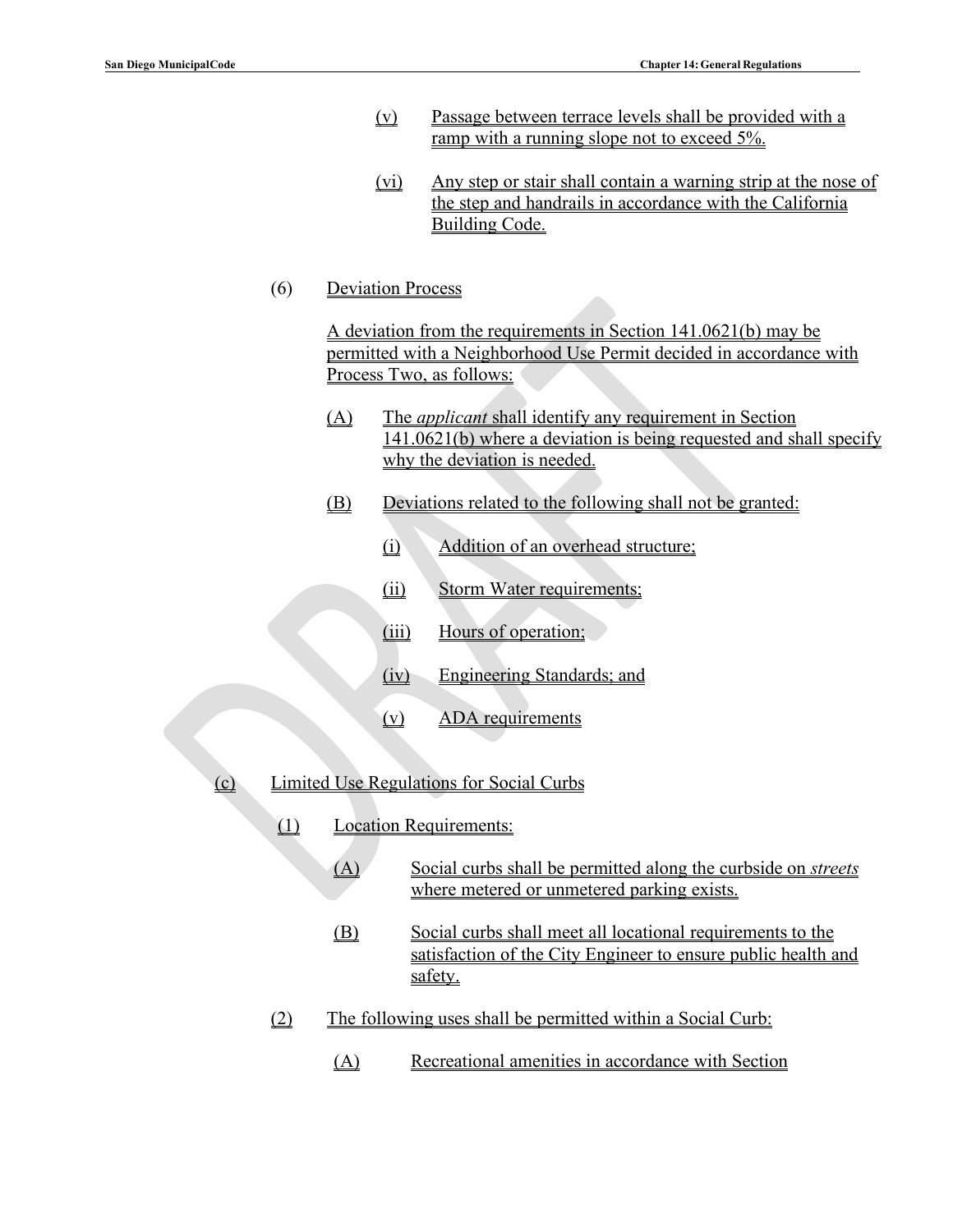#### $129.0710(d)$ .

- (B) *Artworks*.
- (C) Outdoor Dining in accordance with Section  $141.0621(c)(6)$ .
- (E) Farmers Markets in accordance with Section 141.0503.
- (F) Other uses approved through a deviation in accordance with Section 141.0621(c)(7).

#### (3) Permit Requirements:

- (A) Prior to installation of any furniture or improvements in the *public right-of-way* and prior to operation of a Social Curb, the *applicant* shall obtain a Public Right-of-Way Permit in accordance with Section 129.0710(d), an Encroachment Maintenance and Removal Agreement in accordance with Section 129.0715 to the satisfaction of the City Engineer. Violations of a Public Right-of-Way Permit shall be subject to the permit revocation procedures set forth in Chapter 12, Article 1, Division 3.
	- (B) Removal of parking with the exception of ADA spaces shall not be a basis of denial of the permit.
	- (C) For exclusive use of the Social Curb for outdoor dining, the *applicant* shall pay a fee towards the Exclusive Use Fund as established by San Diego City Council Resolution No. R at the time of issuance of the Public Right-of-Way Permit.
	- (D) Evidence of general liability insurance as required by Risk Management naming the City of San Diego as additional insured is required prior to permit issuance.
	- (E) Social Curbs shall be designed in accordance with the Spaces as Places Design Manual, Street Design Manual, and all applicable engineering standards.
- (G) Alcohol, food, or beverages shall not be served or permitted within the Social Curb before 7:00 a.m. and after 10:00 p.m. Sunday through Thursday, before 7:00 a.m. and after 11:00 p.m. Friday through Saturday. No entertainment or amplified music shall be permitted within a Social Curb before 8:00 a.m.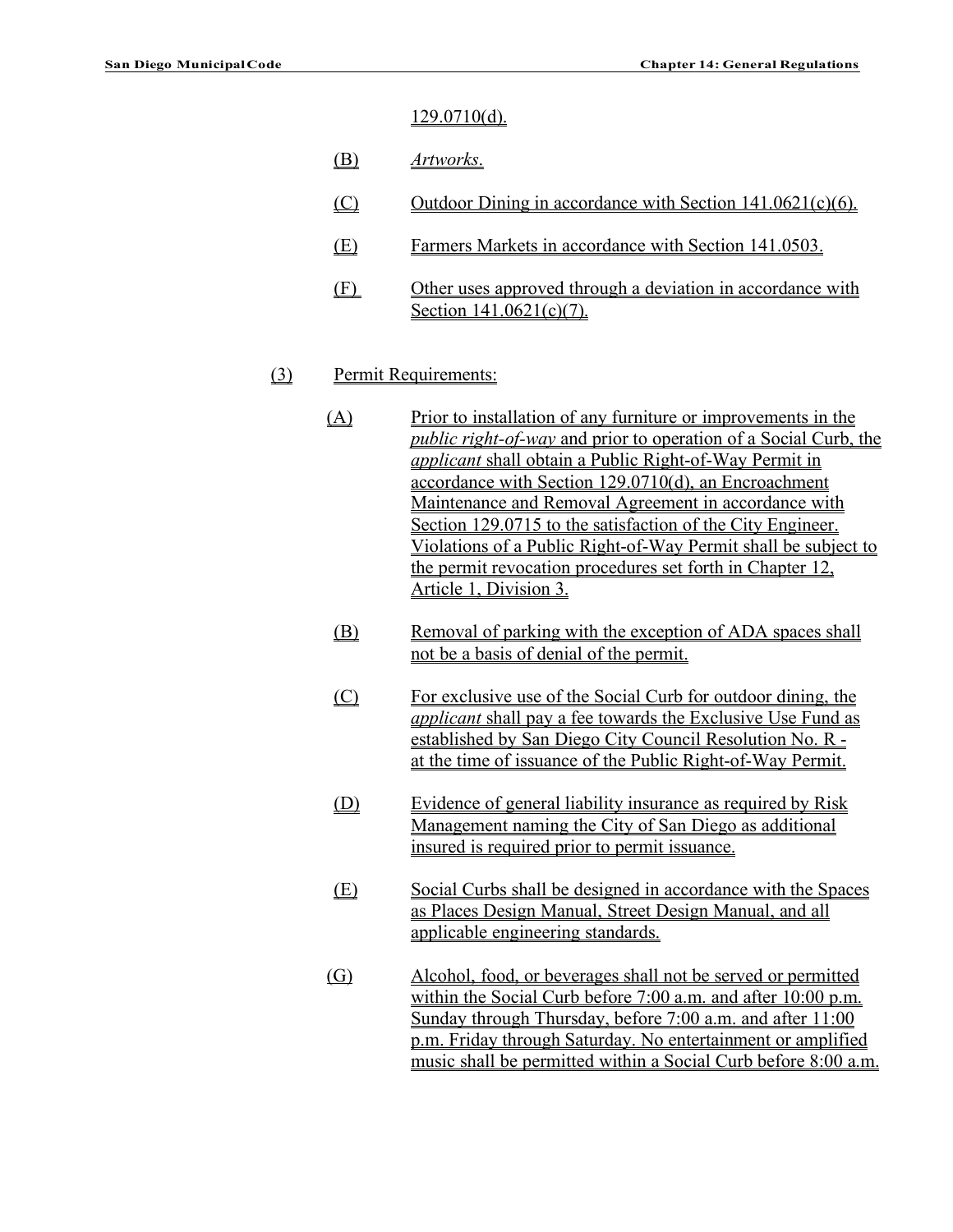and after 9:00 p.m. Sunday through Thursday, and before 9:00 a.m. and after 10:00 p.m. Friday through Saturday. For purposes of this subsection, Friday through Saturday shall include the day prior to a City Holiday.

- (H) For Social Curbs located within 150 feet of an adjacent residential use, alcohol, food or beverages shall not be served or permitted within the Social Curb before 7:00 a.m. and after 9:00 p.m. Sunday through Thursday, and before 7:00 a.m. and after 10:00 p.m. Friday through Saturday.
- (F) All programming along Social Curbs shall be in accordance with the Special Events Ordinance, Chapter 2, Article 2, Division 40.
- (G) *Smoking* and *vaping* shall not be permitted within the Social Curb. For purposes of this section, the terms *smoke, smoking, vape,* and *vaping* have the same meanings as in San Diego Municipal Code section 43.1001.
- (H) Social Curbs shall comply with all State of California Department of Alcoholic Beverage Control license requirements, as applicable.
- (I) Noise levels within the Social Curb shall comply with the sound level limits of the adjacent use in accordance with Chapter 5, Article 9.5, Division 4.
- (J) For Social Curbs located within the Gaslamp Quarter Planned District, the Gaslamp Quarter Planned District Design Guidelines shall apply.
- (K) The Public Right-of-Way Permit *permit holder* shall be responsible for maintaining the Social Curb. Maintenance shall include, but not be limited to, posting of the name, phone number, and email address of the party responsible for the project in a location visible from the *public right-of-way*, keeping the project area free of litter, and preventing litter attributable to the project from occurring on adjacent properties within the *public right-of-way*.
- (4) Design Requirements: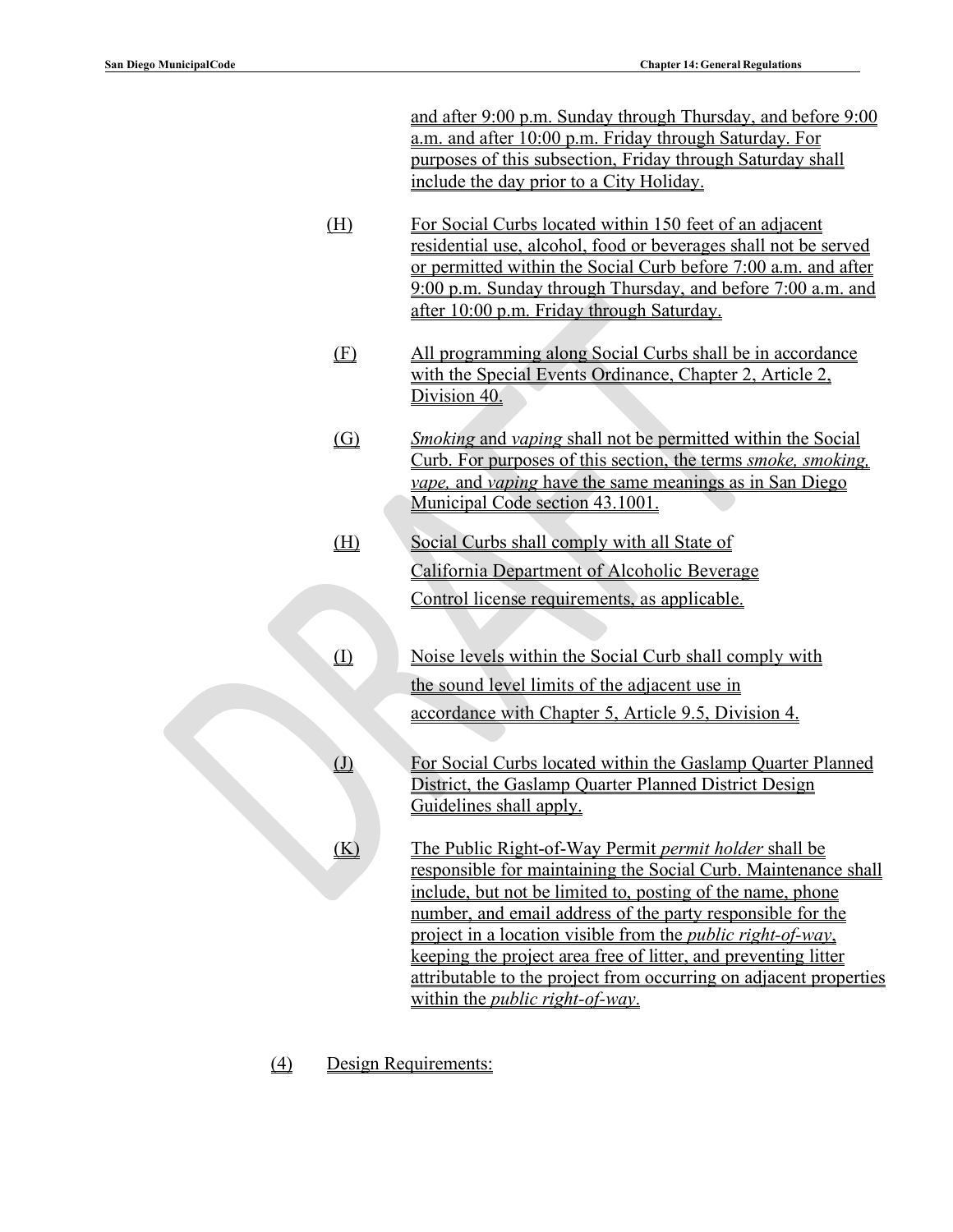Social Curbs shall be designed in accordance with the Spaces as Places Design Manual and at a minimum meet the following regulations to the satisfaction of the City Engineer:

- (A) Permanent expansion of the curb line into the parking lane starting at the corner or in the middle of the *street* shall be designed to the satisfaction of the City Engineer.
- (B) The design and placement of street furniture, trees, and plantings on a Social Curb shall not impede pedestrian flow, or be placed within 10 feet from an intersection to avoid interfering with visibility area, emergency operations or sight lines to the satisfaction of the City Engineer.
- (L) Propane Heaters shall not be placed under umbrellas and open flame devices shall not be permitted.
- (M) The placement of name and type of establishment on umbrellas shall be permitted. Other *signs* shall not be permitted on a Social Curb.
- (N) Social Curbs shall be designed in accordance with current Storm Water standards.
- (5) Social Curbs shall comply with all State and Federal ADA requirements.
- (6) For exclusive use of a section of the Social Curb for Outdoor Dining, fixed or moveable furniture may be placed closer to the adjacent restaurant or closer to the adjacent travel lane within the Social Curb so long as a minimum of a 5 foot clear path of travel for pedestrians is maintained at all times.
- (7) Deviation Process

A deviation from the requirements in Section 141.0621(c) may be permitted with a Neighborhood Use Permit decided in accordance with Process Two, as follows:

- (A) The applicant shall identify any requirement in Section 141.0621(c) where a deviation is being requested and shall specify why the deviation is needed.
- (B) Deviations related to the following shall not be granted: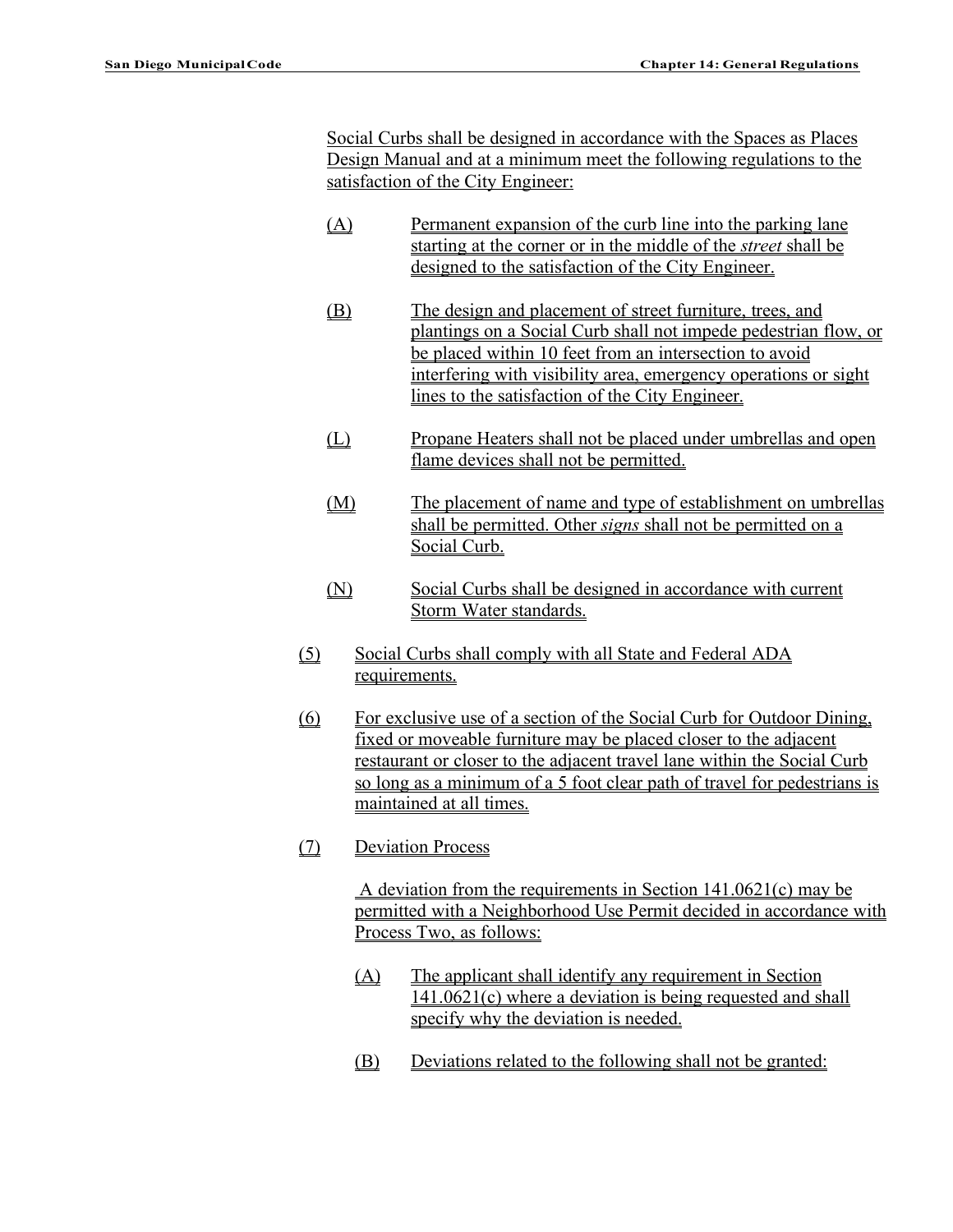- (i) Addition of an overhead structure;
- (ii) Storm Water requirements;
- (iii) Hours of operation;
- (iv) Engineering Standards; and
- (v) ADA requirements

## **§131.0222 Use Regulations Table for Open Space Zones**

The uses allowed in the open space zones are shown in Table 131-02B.

## **Legend for Table 131-02B**

[No change in text.]

### **Table 131-02B Use Regulations Table for Open Space Zones**

| <b>Use Categories/Subcategories</b><br>[See Section 131.0112 for an explanation and                                                                                                | Zone<br>Designator | <b>Zones</b> |  |                              |                   |     |                    |  |  |  |
|------------------------------------------------------------------------------------------------------------------------------------------------------------------------------------|--------------------|--------------|--|------------------------------|-------------------|-----|--------------------|--|--|--|
| descriptions of the Use Categories, Subcategories,<br>and Separately Regulated Uses]                                                                                               | 1st & 2nd $>>$     | $OP-$        |  | $OC-$                        | OR <sup>(1)</sup> |     | OF <sup>(11)</sup> |  |  |  |
|                                                                                                                                                                                    | $3rd \gg$          | $2 -$<br>1-  |  | $1 -$                        | $1 -$             |     |                    |  |  |  |
|                                                                                                                                                                                    | $4th \gg$          |              |  | 1                            | 1                 | 2   |                    |  |  |  |
| <b>Open Space through Separately Regulated Institutional Uses -</b><br><i>Placemaking</i> on Private Property [No change in text.]                                                 |                    |              |  | [No change in text.]         |                   |     |                    |  |  |  |
| <b>Outdoor Dining on Private Property</b>                                                                                                                                          |                    | -<br>$=$     |  | $\qquad \qquad \blacksquare$ |                   | $=$ |                    |  |  |  |
| <b>Separately Regulated Institutional Uses</b> – Satellite Antennas through!<br><b>Separately Regulated Commercial Service Uses – Recycling</b><br>Facilities [No change in text.] |                    |              |  |                              |                   |     |                    |  |  |  |
| Sidewalk Cafes / Streetaries / Social Curbs                                                                                                                                        |                    |              |  | [No change in text.]         |                   |     |                    |  |  |  |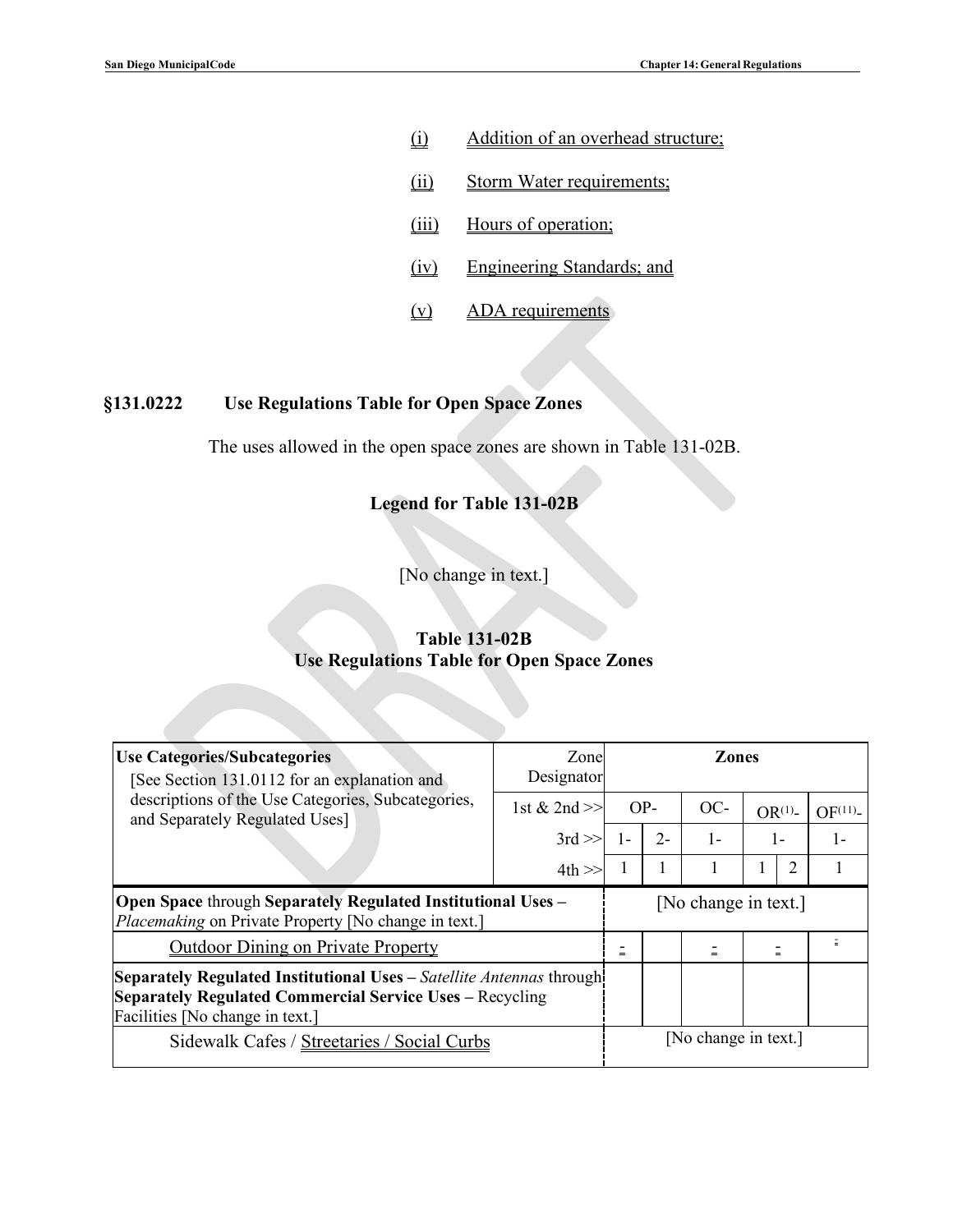| Sports Arenas & Stadiums through Signs [No change in | [No change in text.] |
|------------------------------------------------------|----------------------|
| text.                                                |                      |

### **§131.0322 Use Regulations Table for Agricultural Zones**

The uses allowed in the agricultural zones are shown in Table 131-03B.

## **Legend for Table 131-03B**

[No change in text.]

# **Table 131-03B Use Regulations Table for Agricultural Zones**

| <b>Use Categories/Subcategories</b><br>[See Section 131.0112 for an explanation and                                                                                 | Zone<br>Designator |       |                      | <b>Zones</b>         |                |  |
|---------------------------------------------------------------------------------------------------------------------------------------------------------------------|--------------------|-------|----------------------|----------------------|----------------|--|
| descriptions of the Use Categories,<br>Subcategories, and Separately Regulated<br><u>Heed</u>                                                                       | 1st $& 2nd$<br>>   | AG    |                      | <b>AR</b>            |                |  |
|                                                                                                                                                                     | $3rd \gg$          | $1 -$ |                      | $1 -$                |                |  |
|                                                                                                                                                                     | $4th \gg$          |       | $\overline{2}$       |                      | $\mathfrak{D}$ |  |
| <b>Open Space through Separately Regulated Institutional Uses -</b><br>Placemaking on Private Property [No change in text.]                                         |                    |       | [No change in text.] |                      |                |  |
| <b>Outdoor Dining on Private Property</b>                                                                                                                           |                    |       |                      |                      |                |  |
| Separately Regulated Institutional Uses - Satellite Antennas<br>through Separately Regulated Commercial Service Uses -<br>Recycling Facilities [No change in text.] |                    |       |                      | [No change in text.] |                |  |
| Sidewalk Cafes / Streetaries / Social Curbs                                                                                                                         |                    |       |                      | [No change in text.] |                |  |
| Sports Arenas & Stadiums through Signs [No change in<br>text.                                                                                                       |                    |       |                      | [No change in text.] |                |  |

# **§131.0422 Use Regulations Table for Residential Zones**

The uses allowed in the residential zones are shown in the Table 131-04B.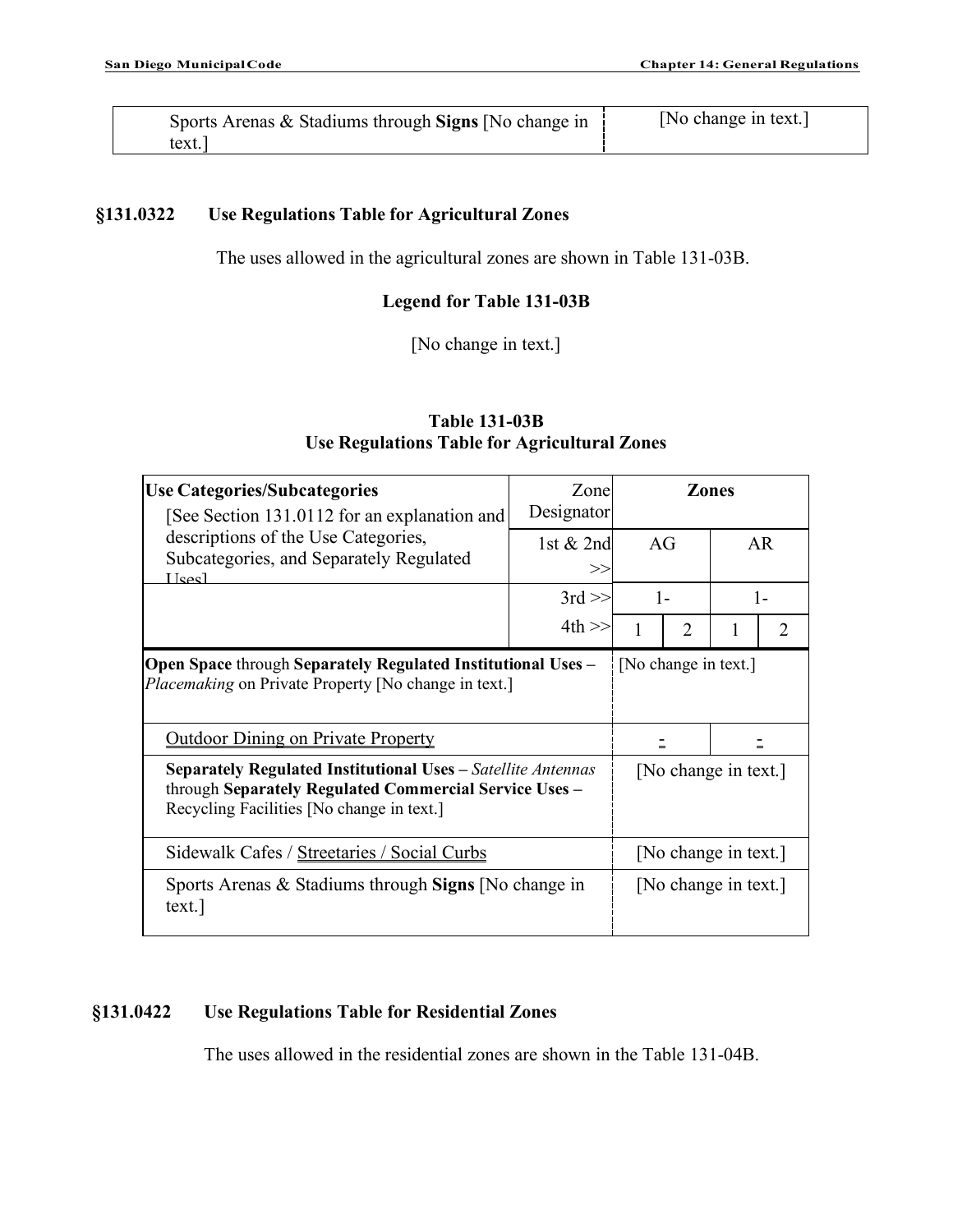# **Legend for Table 131-04B**

[No change in text.]

| <b>Table 131-04B</b>                               |  |  |  |  |  |  |  |  |  |  |
|----------------------------------------------------|--|--|--|--|--|--|--|--|--|--|
| <b>Use Regulations Table for Residential Zones</b> |  |  |  |  |  |  |  |  |  |  |

| <b>Use Categories/</b><br><b>Subcategories</b>                                                                                                                                                 | Zone<br>Designator |                      | <b>Zones</b>                       |                |                      |  |  |  |  |  |  |
|------------------------------------------------------------------------------------------------------------------------------------------------------------------------------------------------|--------------------|----------------------|------------------------------------|----------------|----------------------|--|--|--|--|--|--|
| See Section 131.0112 for                                                                                                                                                                       | 1st & 2nd>> RE-    |                      | RS-                                | RX-            | RT-                  |  |  |  |  |  |  |
| an explanation and<br>descriptions of the Use                                                                                                                                                  | $3rd \gg$          | $1 -$                | $1-$                               | $1-$           | $1-$                 |  |  |  |  |  |  |
| Categories, Subcategories,<br>and Separately Regulated<br>Uses]                                                                                                                                | 4th > 1231         |                      | 5 6 7 8 9 10 11 12 13 14<br>2<br>3 | $\overline{2}$ | $5\overline{)}$<br>2 |  |  |  |  |  |  |
| <b>Open Space through Separately</b><br><b>Regulated Institutional Uses -</b><br>Placemaking on Private Property [No<br>change in text.]                                                       |                    |                      | [No change in text.]               |                |                      |  |  |  |  |  |  |
| <b>Outdoor Dining on Private Property</b>                                                                                                                                                      |                    | Ē                    |                                    | Ξ              |                      |  |  |  |  |  |  |
| <b>Separately Regulated Institutional</b><br>Uses - Satellite Antennas through<br><b>Separately Regulated Commercial</b><br><b>Service Uses - Recycling Facilities</b><br>[No change in text.] |                    |                      | [No change in text.]               |                |                      |  |  |  |  |  |  |
| Sidewalk Cafes / Streetaries / Social<br>Curbs                                                                                                                                                 |                    |                      |                                    |                |                      |  |  |  |  |  |  |
| Sports Arenas & Stadiums through<br>Signs [No change in text.]                                                                                                                                 |                    | [No change in text.] |                                    |                |                      |  |  |  |  |  |  |
|                                                                                                                                                                                                |                    |                      |                                    |                |                      |  |  |  |  |  |  |

| <b>Use Categories/</b><br><b>Subcategories</b>                                                                       | Zone<br>Designator | <b>Zones</b> |                |                |                |  |                      |      |   |   |    |    |    |
|----------------------------------------------------------------------------------------------------------------------|--------------------|--------------|----------------|----------------|----------------|--|----------------------|------|---|---|----|----|----|
| [See Section 131.0112 for<br>an explanation and                                                                      | 1st & 2nd $>$      |              |                |                |                |  |                      | RM-  |   |   |    |    |    |
| descriptions of the Use                                                                                              | $3rd \gg$          | 1-           |                |                | $2 -$          |  |                      | $3-$ |   |   | 4- |    | 5- |
| Categories, Subcategories,<br>and Separately Regulated<br>Uses]                                                      | 4th                |              | $\overline{2}$ | $\overline{3}$ | $\overline{4}$ |  | 6                    |      | 8 | 9 | 10 | 11 | 12 |
| <b>Open Space through Separately</b><br><b>Regulated Institutional Uses -</b><br>Placemaking on Private Property [No |                    |              |                |                |                |  | [No change in text.] |      |   |   |    |    |    |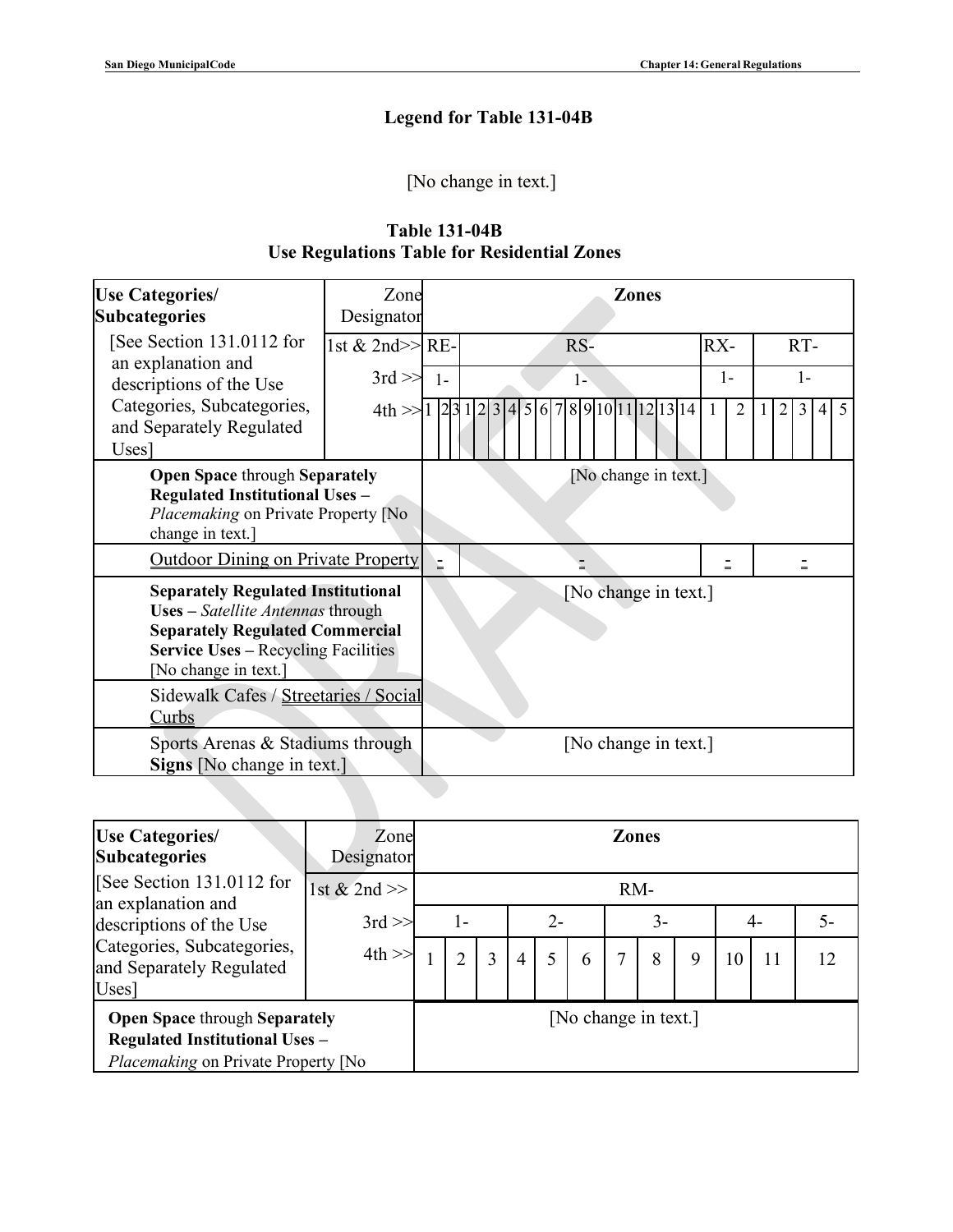| change in text.]                                                                                                                                                                                                                       |     |                      |  |
|----------------------------------------------------------------------------------------------------------------------------------------------------------------------------------------------------------------------------------------|-----|----------------------|--|
| <b>Outdoor Dining on Private Property</b>                                                                                                                                                                                              | $=$ |                      |  |
| Separately Regulated Institutional Uses -<br>Satellite Antennas through Separately<br><b>Regulated Commercial Service Uses -</b><br>Recycling Facilities [No change in text.]<br>Sidewalk Cafes / Streetaries / Social<br><u>Curbs</u> |     | [No change in text.] |  |
| Sports Arenas & Stadiums through<br>Signs [No change in text.]                                                                                                                                                                         |     | [No change in text.] |  |

# **§131.0522 Use Regulations Table for Commercial Zones**

The uses allowed in the commercial zones are shown in Table 131-05B.

# **Legend for Table 131-05B**

[No change in text.]

| <b>Table 131-05B</b>                       |  |  |  |  |  |  |  |  |  |  |
|--------------------------------------------|--|--|--|--|--|--|--|--|--|--|
| Use Regulations Table for Commercial Zones |  |  |  |  |  |  |  |  |  |  |

| <b>Use Categories/Subcategories</b>                                                                                                                                                                                                 | Zone<br>Designator   | Zones                    |      |                      |                     |                |         |                          |       |  |  |
|-------------------------------------------------------------------------------------------------------------------------------------------------------------------------------------------------------------------------------------|----------------------|--------------------------|------|----------------------|---------------------|----------------|---------|--------------------------|-------|--|--|
| [See Section 131.0112 for an<br>explanation and descriptions of                                                                                                                                                                     | 1st $& 2nd$<br>>>    | $CN^{(1)}$ -             |      | $CR-$                |                     | $CO-$          |         | $CV-$                    | $CP-$ |  |  |
| the Use Categories,                                                                                                                                                                                                                 | $3rd \gg$            |                          | $1-$ | $2 -$                | $1-$                | $2 -$          | $3 -$   | 1-                       | 1-    |  |  |
| Subcategories, and Separately<br><b>Regulated Uses]</b>                                                                                                                                                                             | 4th                  | 2 3 4 5 6                |      | 1                    | $\overline{2}$<br>1 | $\overline{2}$ | 1 2 3 1 |                          |       |  |  |
| <b>Open Space through Separately Regulated</b><br><b>Institutional Uses</b> – <i>Placemaking</i> on Private<br>Property [No change in text.]                                                                                        | [No change in text.] |                          |      |                      |                     |                |         |                          |       |  |  |
| <b>Outdoor Dining on Private Property</b>                                                                                                                                                                                           |                      | $\underline{\mathsf{L}}$ | L    | ⊥                    | L                   | ┶              | L       | $\underline{\mathsf{L}}$ | $=$   |  |  |
| <b>Separately Regulated Institutional Uses -</b><br>Satellite Antennas through Separately Regulated<br><b>Commercial Service Uses - Recycling Facilities</b><br>[No change in text.]<br>Sidewalk Cafes / Streetaries / Social Curbs |                      |                          |      | [No change in text.] |                     |                |         |                          |       |  |  |
| Sports Arenas & Stadiums through Signs<br>No change in text.]                                                                                                                                                                       | [No change in text.] |                          |      |                      |                     |                |         |                          |       |  |  |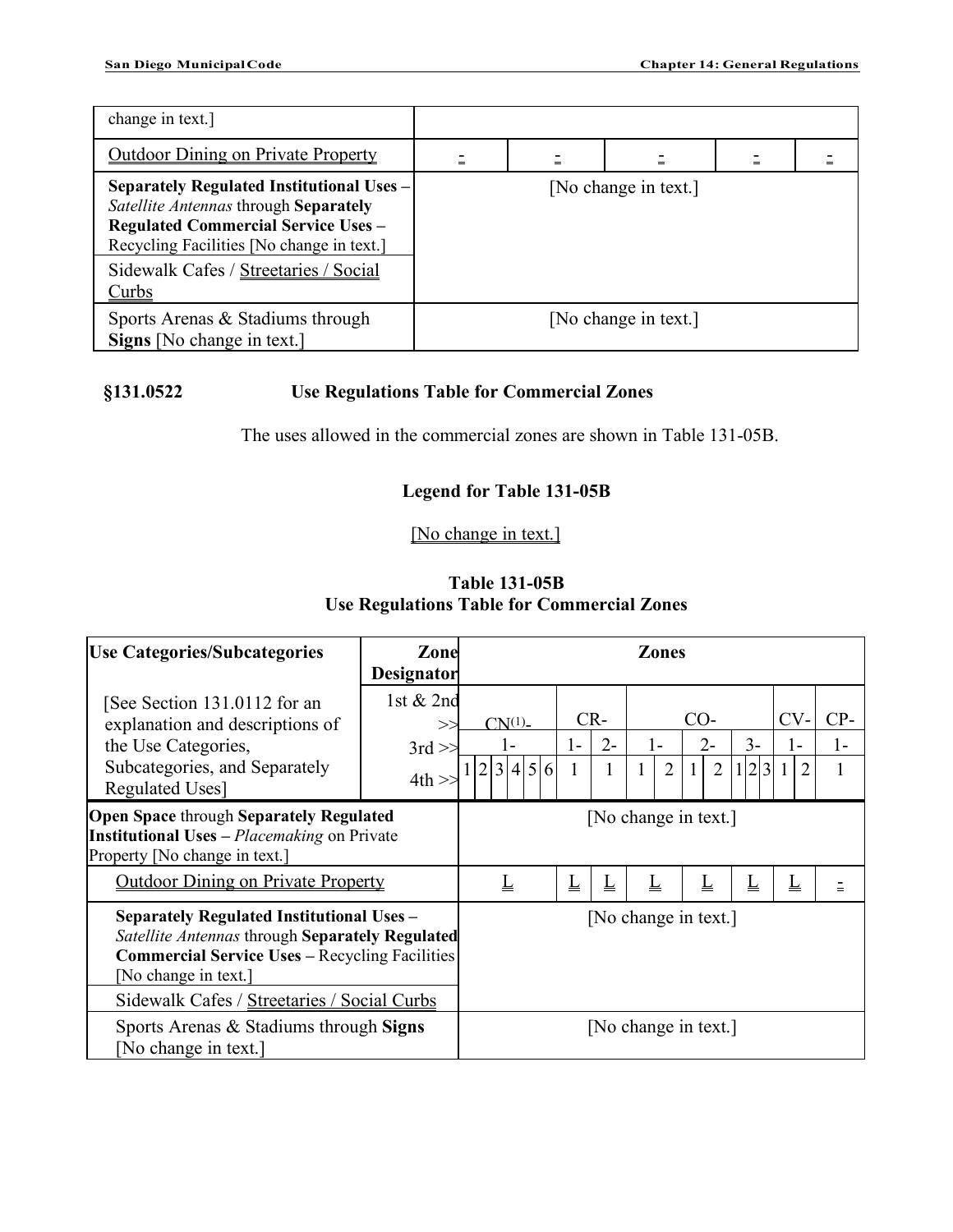| <b>Use Categories/Subcategories</b><br>[See Section 131.0112 for an                                                                                                                                                                | Zone<br><b>Designator</b>                 |    |                      | <b>Zones</b> |   |                                                             |  |
|------------------------------------------------------------------------------------------------------------------------------------------------------------------------------------------------------------------------------------|-------------------------------------------|----|----------------------|--------------|---|-------------------------------------------------------------|--|
| explanation and descriptions of<br>the Use Categories,<br>Subcategories, and Separately<br><b>Regulated Uses]</b>                                                                                                                  | 1st & 2nd $\gg$<br>$3rd \gg$<br>$4th \gg$ | 1- | $2 -$                | CC-<br>3-    |   | 5-<br>$1 2 3 1 2 3 4 5 4 5 6 7 8 9 1 2 3 4 5 6 1 2 3 4 5 6$ |  |
| <b>Open Space through Separately Regulated</b><br><b>Institutional Uses</b> – <i>Placemaking</i> on Private Property<br>[No change in text.]                                                                                       | [No change in text.]                      |    |                      |              |   |                                                             |  |
| <b>Outdoor Dining on Private Property</b>                                                                                                                                                                                          |                                           | Ţ  |                      | ∐            | ∐ | L                                                           |  |
| <b>Separately Regulated Institutional Uses -</b><br>Satellite Antennas through Separately Regulated<br><b>Commercial Service Uses - Recycling Facilities</b><br>[No change in text.]<br>Sidewalk Cafes/ Streetaries / Social Curbs |                                           |    | [No change in text.] |              |   |                                                             |  |
| Sports Arenas & Stadiums through Signs [No<br>change in text.]                                                                                                                                                                     |                                           |    | [No change in text.] |              |   |                                                             |  |

# **§131.0622 Use Regulations Table for Industrial Zones**

The uses allowed in the industrial zones are shown in Table 131-06B.

# **Legend for Table 131-06B**

[No change in text.]

# **Table 131-06B Use Regulations Table for Industrial Zones**

| <b>Use Categories/Subcategories</b><br>[See Section 131.0112 for an                                                                   | Zone<br><b>Designator</b> |  |       |      |  |                      | <b>Zones</b> |                |      |                |        |
|---------------------------------------------------------------------------------------------------------------------------------------|---------------------------|--|-------|------|--|----------------------|--------------|----------------|------|----------------|--------|
| explanation and descriptions of the                                                                                                   | 1st & 2nd>>               |  | IP-   |      |  | IL-                  |              |                | IH-  |                | $IBT-$ |
| Use Categories, Subcategories, and                                                                                                    | $3rd \gg$                 |  | $2 -$ | $3-$ |  |                      | $3-$         | $\mathbf{I}$ – | $2-$ | $\mathbf{I}$ – |        |
| Separately Regulated Uses]                                                                                                            | 4th                       |  |       |      |  |                      |              |                |      |                |        |
| <b>Open Space through Separately Regulated</b><br><b>Institutional Uses</b> - Placemaking on Private<br>Property [No change in text.] |                           |  |       |      |  | [No change in text.] |              |                |      |                |        |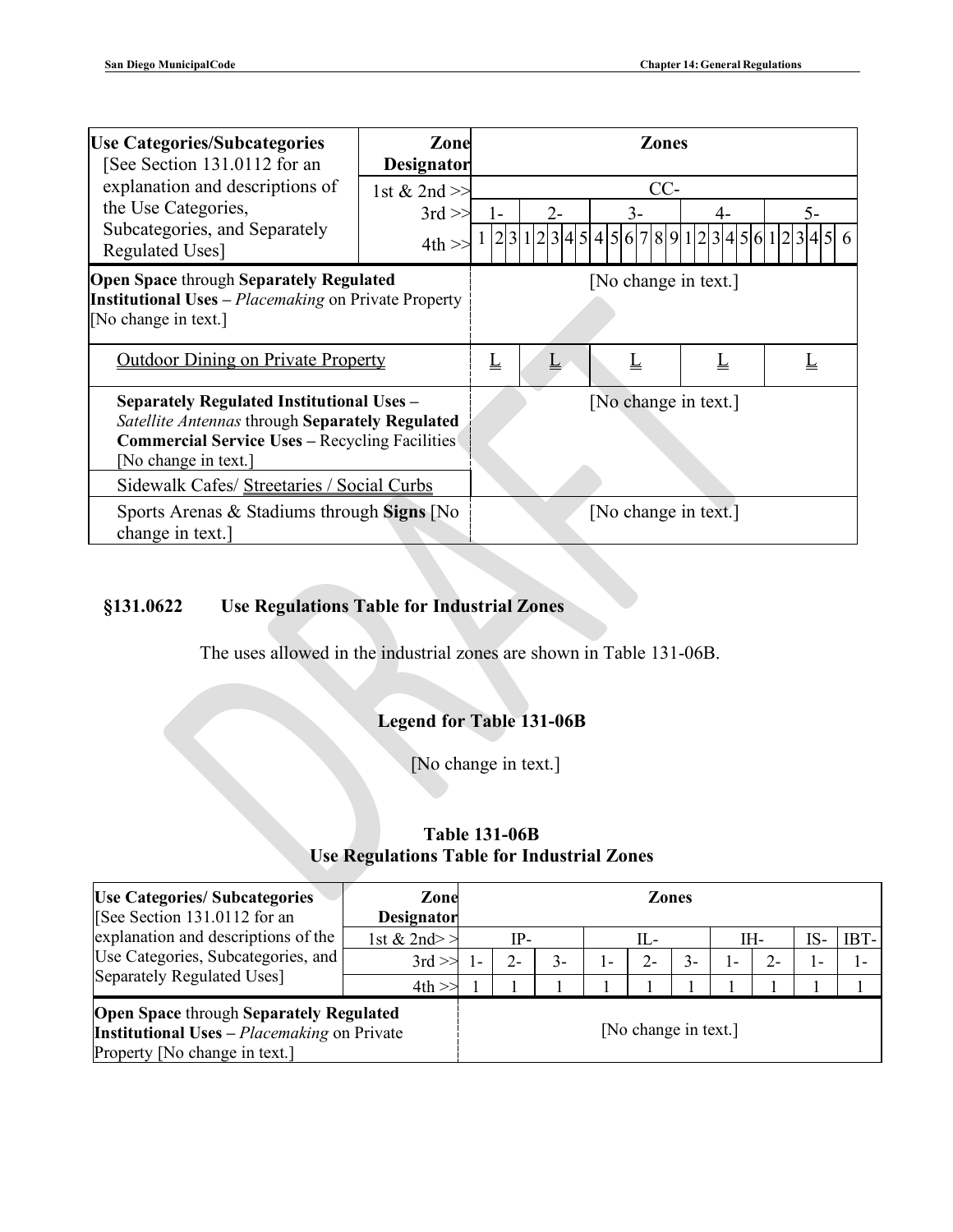| <b>Outdoor Dining on Private Property</b>                                                                                                                                                                                                | $=$                  | ╩ | Ξ |  |                      | ட | ╩ | ∸ |  |
|------------------------------------------------------------------------------------------------------------------------------------------------------------------------------------------------------------------------------------------|----------------------|---|---|--|----------------------|---|---|---|--|
| Separately Regulated Institutional Uses $-$<br>Satellite Antennas through Separately<br><b>Regulated Commercial Service Uses -</b><br>Recycling Facilities [No change in text.]<br>Sidewalk Cafes / Streetaries / Social<br><u>Curbs</u> |                      |   |   |  | [No change in text.] |   |   |   |  |
| Sports Arenas & Stadiums through<br>Signs [No change in text.]                                                                                                                                                                           | [No change in text.] |   |   |  |                      |   |   |   |  |

# **§131.0707 Use Regulations Table for Mixed-Use Zones**

The uses allowed in the mixed-use zones are shown in Table 131-07A.

## **Legend for Table 131-07A**

# [No change in text.]

## **Table 131-07A Use Regulations Table for Mixed-Use Zones**

| <b>Use Categories/Subcategories</b>                                                                                                                                                                                           | Zone              | <b>Zones</b>         |                |                     |            |   |   |
|-------------------------------------------------------------------------------------------------------------------------------------------------------------------------------------------------------------------------------|-------------------|----------------------|----------------|---------------------|------------|---|---|
|                                                                                                                                                                                                                               | <b>Designator</b> |                      |                |                     |            |   |   |
| [See Section 131.0112 for an<br>explanation and descriptions of the<br>Use Categories, Subcategories, and<br>Separately Regulated Uses]                                                                                       | $1st \gg$         | <b>RMX</b>           |                |                     | <b>EMX</b> |   |   |
|                                                                                                                                                                                                                               | $2nd \gg$         |                      | $\overline{2}$ | 3                   |            | 2 | 3 |
| <b>Open Space through Separately Regulated</b><br><b>Institutional Uses</b> – <i>Placemaking</i> on Private<br>Property [No change in text.]                                                                                  |                   | [No change in text.] |                |                     |            |   |   |
| <b>Outdoor Dining on Private Property</b>                                                                                                                                                                                     |                   | L                    | L              | $\overline{\Gamma}$ | L          | L |   |
| <b>Separately Regulated Institutional Uses -</b><br>Satellite Antennas through Separately<br><b>Regulated Commercial Service Uses -</b><br>Recycling Facilities [No change in text.]<br>Sidewalk Cafes / Streetaries / Social |                   | [No change in text.] |                |                     |            |   |   |
| <u>Curbs</u>                                                                                                                                                                                                                  |                   |                      |                |                     |            |   |   |
| Sports Arenas & Stadiums through Signs<br>No change in text.]                                                                                                                                                                 |                   | [No change in text.] |                |                     |            |   |   |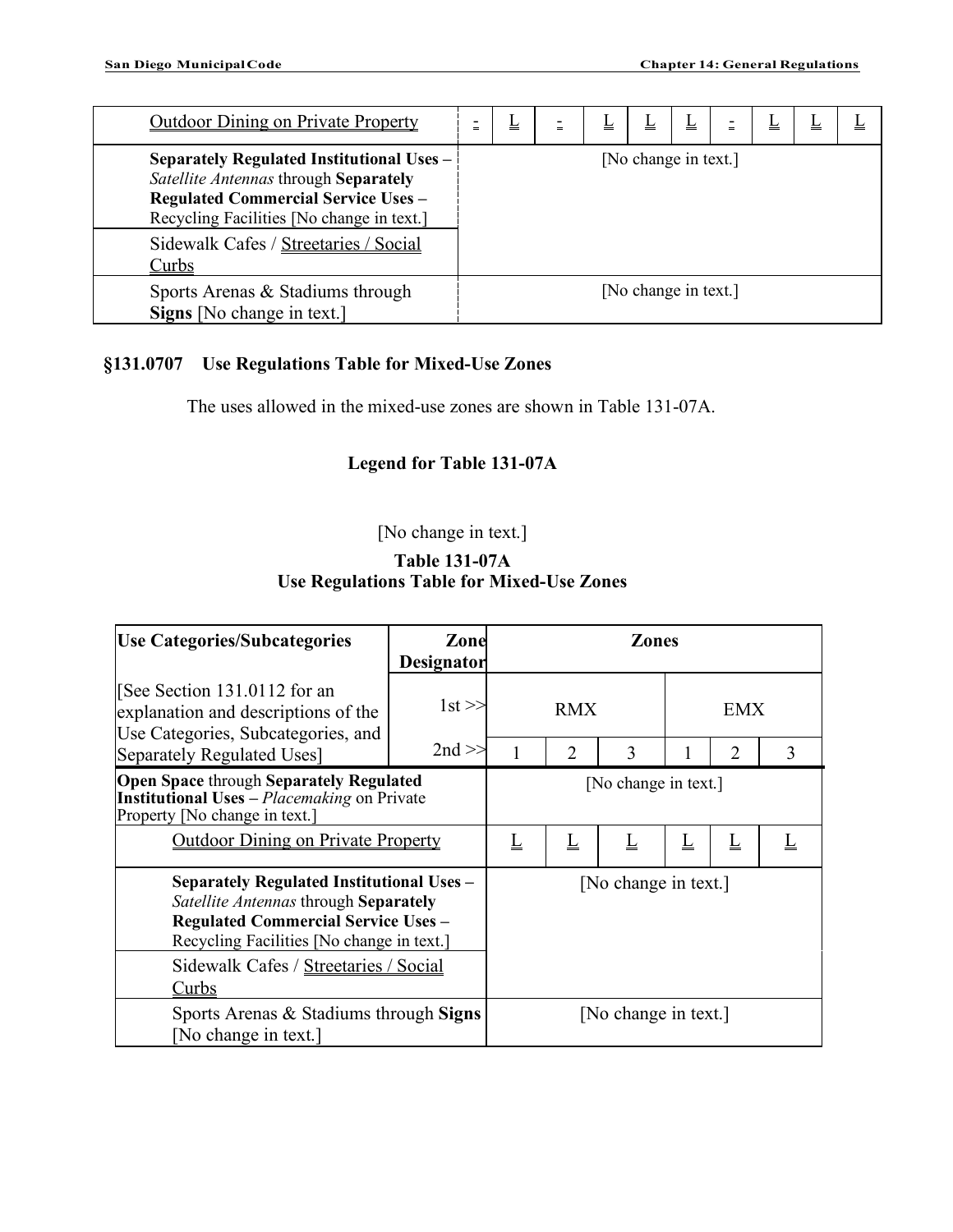### §141.0628 Outdoor Dining on Private Property

The permanent use of a private property for outdoor dining is permitted as a limited use in the zones indicated with an "L" in the Use Regulations Tables in Chapter 13, Article 1 (Base Zones), subject to the following regulations:

#### (a) Permit Requirements:

- (1) Written permission from the *record owner* of the *premises* shall be required.
- (2) A Building Permit shall be obtained in accordance with Chapter 12, Article 9, Division 2.
- (3) The Building Permit *permit holder* shall be responsible for maintaining the outdoor dining area. Maintenance shall include, but not be limited to, posting of the name, phone number, and email address of the party responsible for the project in a location visible from the *public right-of-way*, keeping the project area free of litter, and preventing litter attributable to the project from occurring on adjacent properties, in alleys, or within the *public right-of-way*.
- (4) The use of an *alley* for the purposes of outdoor dining shall not be permitted.
- (5) Removal of *off-street parking spaces* on a *premises* where any portion of the *premises* is located within a *transit priority area,* with the exception of ADA spaces, shall not be a basis of denial of the permit.

(6) The hours of operation of the outdoor operations shall be limited to the hours that the *kitchen* facilities of theassociated eating and drinking establishment are open for meal ordering. Alcohol, food, or beverages shall not be served or permitted within the outdoor dining area before 7:00 a.m. and after 10:00 p.m. Sunday through Thursday, and before 7:00 a.m. and after 11:00 p.m. Friday through Saturday. No entertainment or amplified music shall be permitted within the outdoor dining area before 8:00 a.m. and after 9:00 p.m. Sunday through Thursday, and before 9:00 a.m. and after 10:00 p.m. Friday through Saturday. For purposes of this subsection, Friday through Saturday shall include the day prior to a City Holiday.

(7) For outdoor dining located within 150 feet of an adjacent residential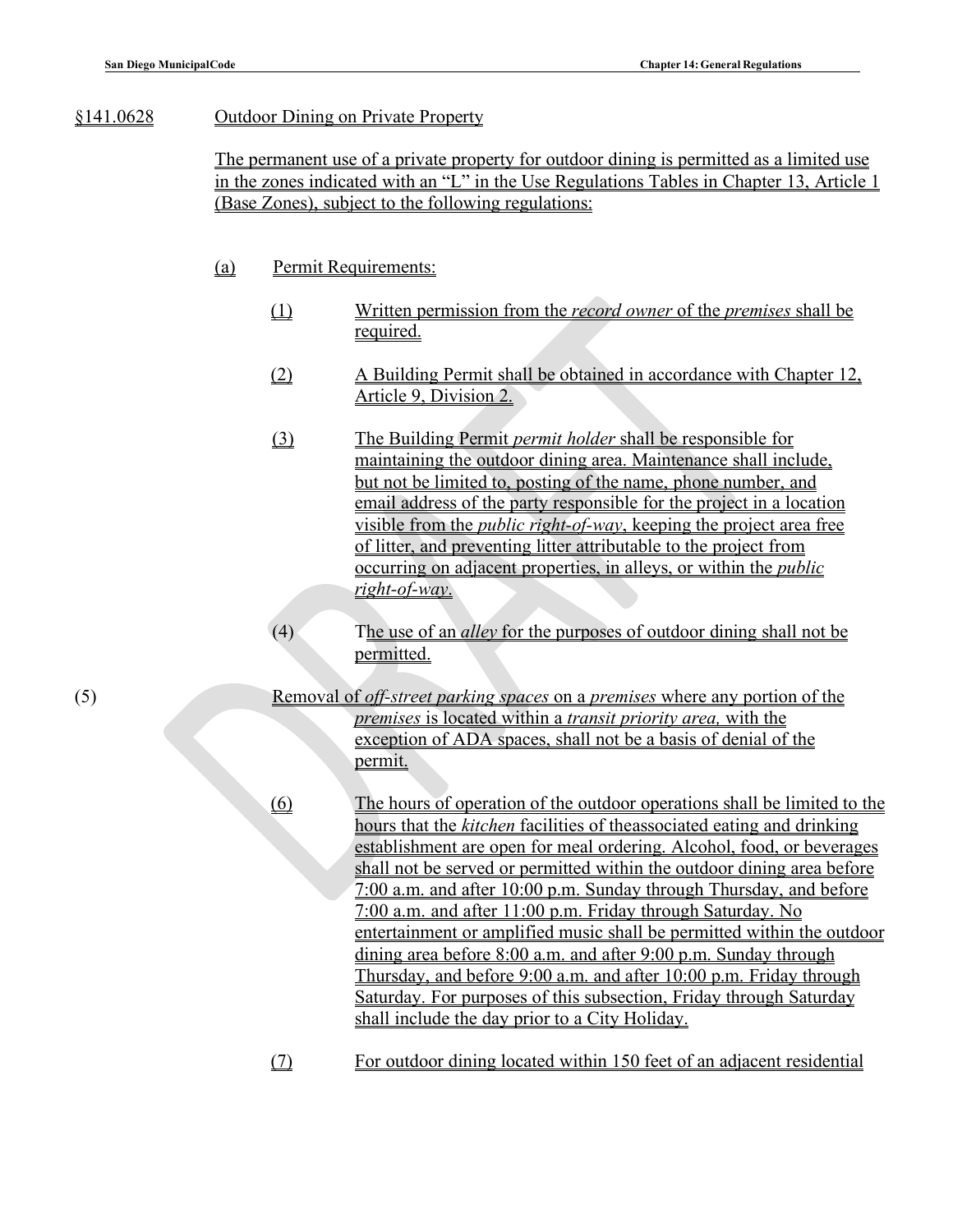use, alcohol, food or beverages shall not be served or permitted within the outdoor dining area before 7:00 a.m. and after 9:00 p.m. Sunday through Thursday, before 7:00 a.m. and after 10:00 p.m. Friday through Saturday.

- (8) Noise levels within the outdoor dining area shall comply with the sound level limits of the adjacent use in accordance with Chapter 5, Article 9.5, Division 4.
- (b) Design Requirements:
	- $(1)$ <sup>[OBJ]</sup> Outdoor Dining on private property shall be delineated by a barrier from the *off-street parking spaces* by a railing, fence, or a combination of railing and fence, and planter boxes that are at least 3 feet in height . Solid walls are not permitted.
		- (A) The barrier may be either permanently installed or moveable. If it is moveable, it shall be affixed to a sidewalk while the eating and drinking establishment is open for business.
		- (B) *Awnings* or umbrellas may be used in conjunction with an area for eating and drinking but shall not be used as a permanent roof or shelter over the area for eating and drinking.
	- (2) Outdoor Dining on Private Property shall be designed and operated so that it may be used by people of all abilities by complying with all of the following:
		- (A) The surface of the Outdoor Dining area shall be level and have a running slope and a cross slope that do not exceed 2 percent (1 unit vertical in 48 units horizontal).
		- (B) The Outdoor Dining area shall not be located on a raised platform or in a sunken area, unless an accessible rampis provided in accordance with the California Building Code, or the Americans with Disabilities Act, whichever provides greater accessibility.
		- (C) At least one wheelchair accessible seating space shall be provided for every 20 seats, or portion thereof.
		- (D) When multiple wheelchair accessible seating spaces are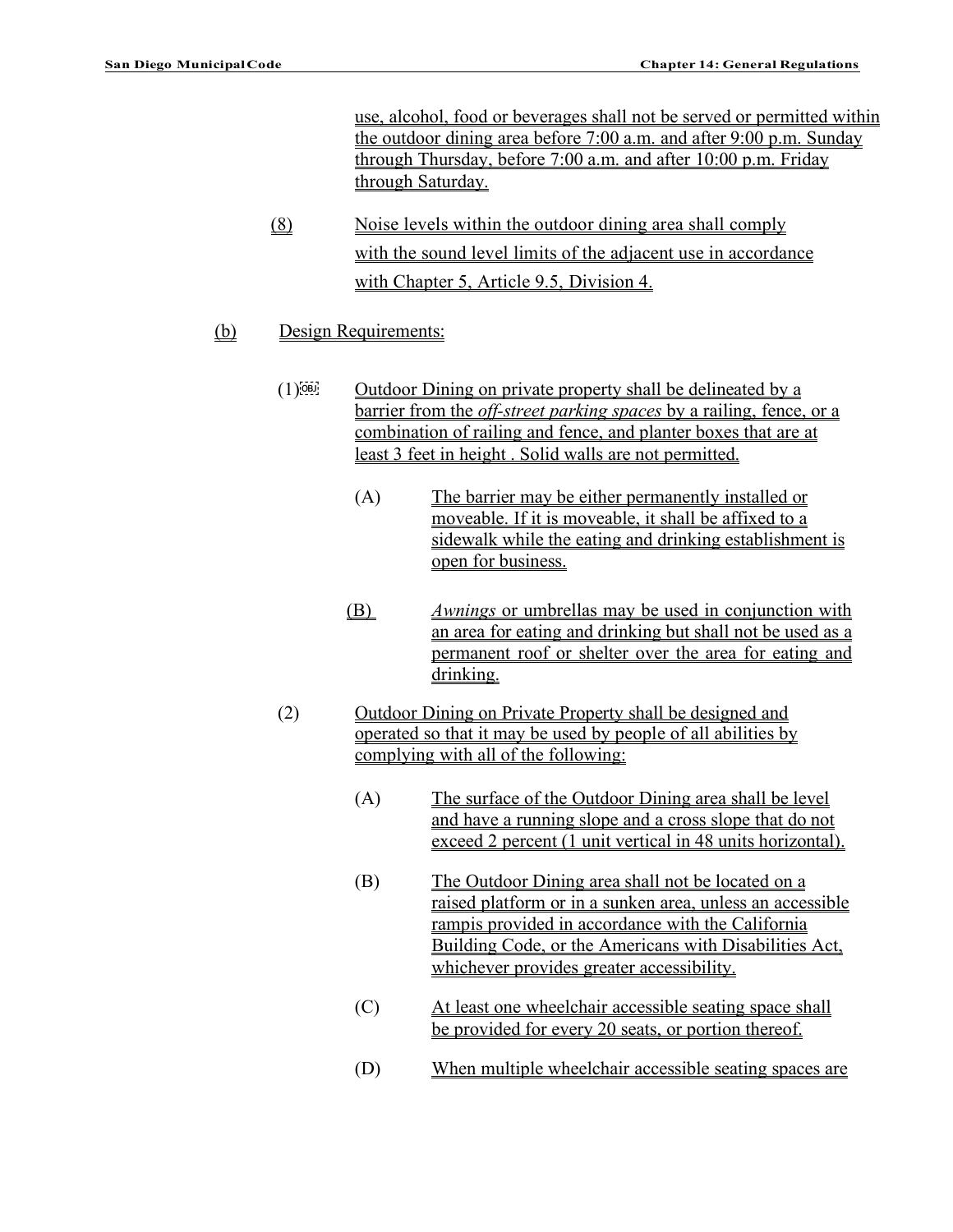provided, they shall be distributed and integrated within the Outdoor Dining area.

- (E) Wheelchair accessible seating spaces shall have a minimum unobstructed maneuverability dimension of 30 inches in width by 48 inches in depth.
- (F) Access to designated wheelchair seating spaces shall be provided through an accessible path with not less than 36 inches unobstructed width.
- (3) Base Zone regulations for *setbacks* and minimum *lotcoverage* shall not apply, except that outdoor dining located within 150 feet of a residential use shall comply with the applicable *setbacks* for the zone.

### §141.0629 Promenade

For the purposes of this section, a Promenade is defined as the partial or complete street closure to vehicular traffic to facilitate active transportation uses such as walking, biking, recreation, outdoor dining, and enjoyable public interaction. Promenades enhance pedestrian safety, encourage non-motorized transportation and foster neighborhood interaction and outdoor activities, increasing the likelihood that more people will travel by foot or bicycle.

- (a) The following uses and other similar uses shall be permitted within the Promenade:
	- (A) Recreational amenities in accordance with Section 129.0710(d). (B) *Artworks.* (C) Outdoor Dining in accordance with Section 141.0621. (E) Farmers Markets in accordance with Section 141.0503.

### (b) Permit Requirements:

- (1) The creation of a Promenade may be initiated by any agency or other *applicant*.
	- (A) For a Promenade initiated by an agency, prior to the installation of any furniture or improvements in the *public right-of-way* and prior to operation of a Promenade, the *applicant* shall obtain a Public Right-of-Way Permit in accordance with Section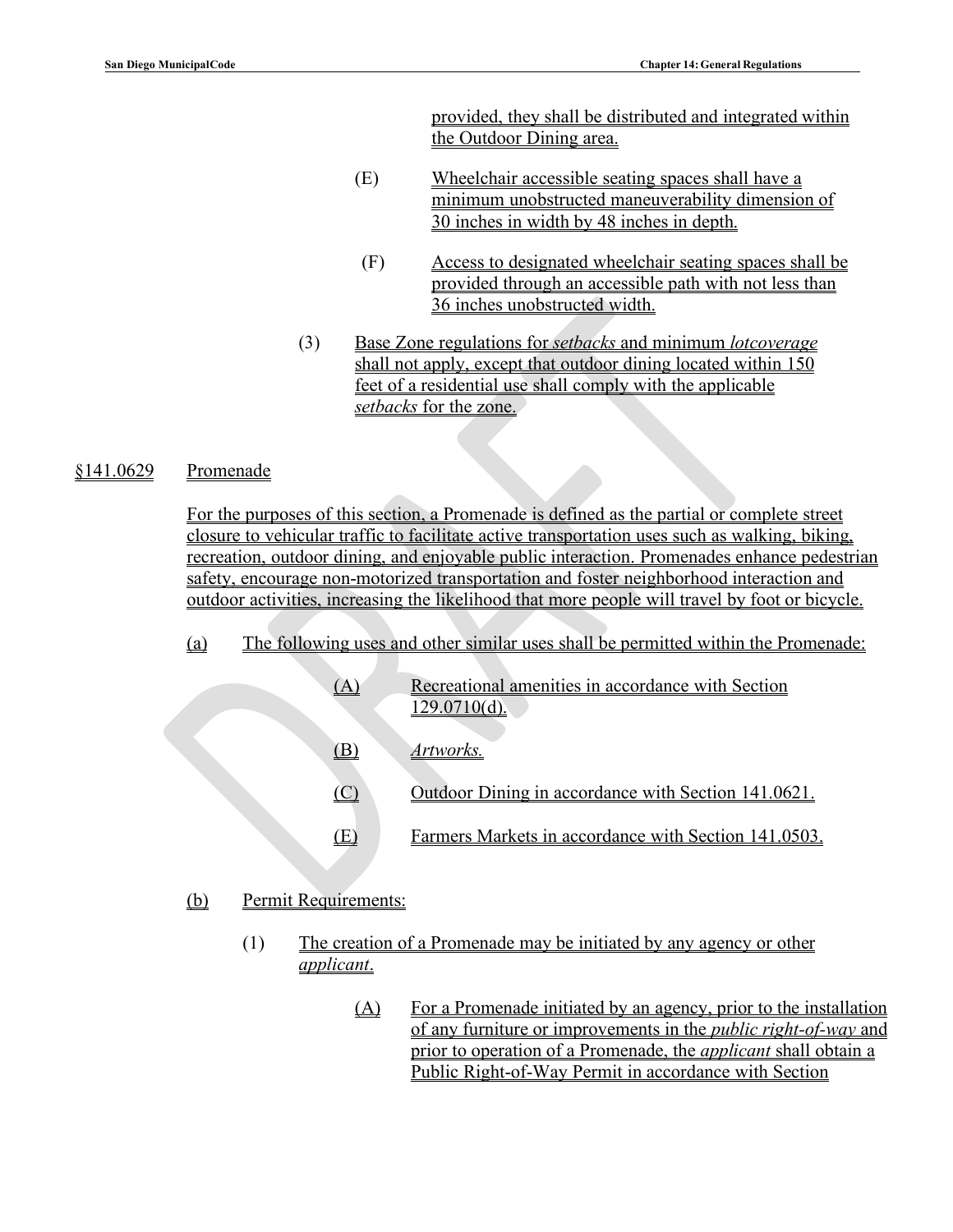129.0710(d), and a plan for maintenance shall be provided to the satisfaction of the Transportation Director.

- (B) For a Promenade initiated by a private *applicant*, prior to the installation of any furniture or improvements in the *public right-of-way* and prior to operation of a Promenade, the *applicant* shall obtain a Public Right-of-Way Permit in accordance with Section 129.0710(d), an Encroachment Maintenance and Removal Agreement in accordance with Section 129.0715 .Violations of a Public Right-of-Way Permit shall be subject to the permit revocation procedures set forth in Chapter 12, Article 1, Division 3.
- (C) For a Promenade, where the *public right-of-way* lies within one ownership for the entirety of the Promenade and does not continue through that ownership or touch the property of another owner, prior to installation of any furniture or improvements in the *public right-of-way* and prior to operation of a Promenade, the *applicant* shall obtain a public right-ofway vacation in accordance with P Chapter 12, Article 5, Division 9.
- (2) Removal of parking with the exception of ADA spaces shall not be a basis of denial of the permit.
- (3) Prior to the issuance of a Public Right-of-Way Permit for exclusive use of a Promenade for Outdoor Dining, the *applicant* shall pay a fee for the use of and operation within the *public right-of-way* as established by San Diego City Council Resolution.
- (4) Access to emergency service vehicles shall be provided at all times to ensure public health and safety.
- (5) All programming of activities within the Promenade shall be in accordance with the Special Events Ordinance, Chapter 2, Article 2, Division 40.
- (6) Promenades shall be designed in accordance with the Spaces as Places Design Manual.
- (7) *Smoking* and *vaping* shall not be permitted within the Promenade. For purposes of this section, the terms *smoke, smoking, vape,* and *vaping* have the same meanings as set forth in San Diego Municipal Code section 43.1001.
- (8) A Promenade shall comply with all State of California Department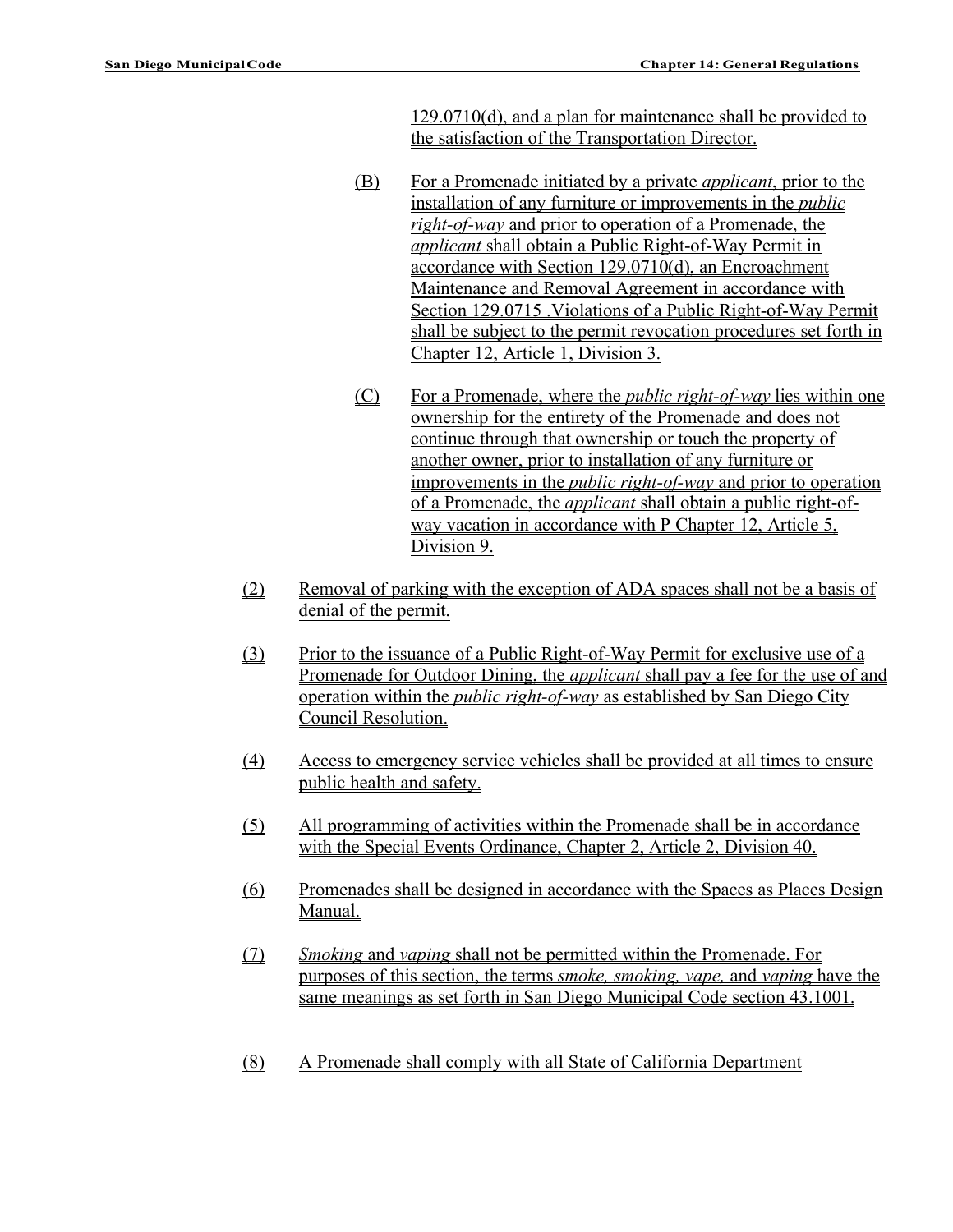of Alcoholic Beverage Control license requirements, as applicable.

- (9) Noise levels within the Promenade shall comply with the sound level limits of the adjacent use in accordance with Chapter 5, Article 9.5, Division 4.
- (10) For a Promenade located within the Gaslamp Quarter Planned District, the Gaslamp Quarter Planned District Design Guidelines shall apply.
- (11) The Public Right-of-Way Permit *permit holder* shall be responsible for maintaining the Promenade. Maintenance shall include, but not be limited to, posting of the name, phone number, and email address of the party responsible for the project in a location visible from the *public right-of-way*, keeping the project area free of litter, and preventing litter attributable to the project from occurring on adjacent properties within the *public right-of-way*.
- (c) Design requirements:
	- (1) The design and placement of street furniture, trees, and plantings along a Promenade shall not impede pedestrian flow.
	- (2) The placement of name and type of establishment on umbrellas shall be permitted. Other *signs* shall not be permitted on a Promenade.
	- (3) The design of a Promenade shall be in conformance with current Federal and State ADA guidelines.
	- (4) The design of a Promenade shall be in accordance with current stormwater standards.
- (d) Exclusive use of a section of the Promenade for Outdoor Dining shall comply with the following:
	- (1) Alcohol, food, or beverages shall not be served or permitted within the Promenade before 7:00 a.m. and after 10:00 p.m. Sunday through Thursday, and before 7:00 a.m. and after 12:00 a.m. Friday through Saturday. No entertainment or amplified music shall be permitted within a Promenade before 8:00 a.m. and after 9:00 p.m. Sunday through Thursday, and before 9:00 a.m. and after 10:00 p.m. Friday through Saturday. For purposes of this subsection, Friday through Saturday shall include the day prior to a City Holiday.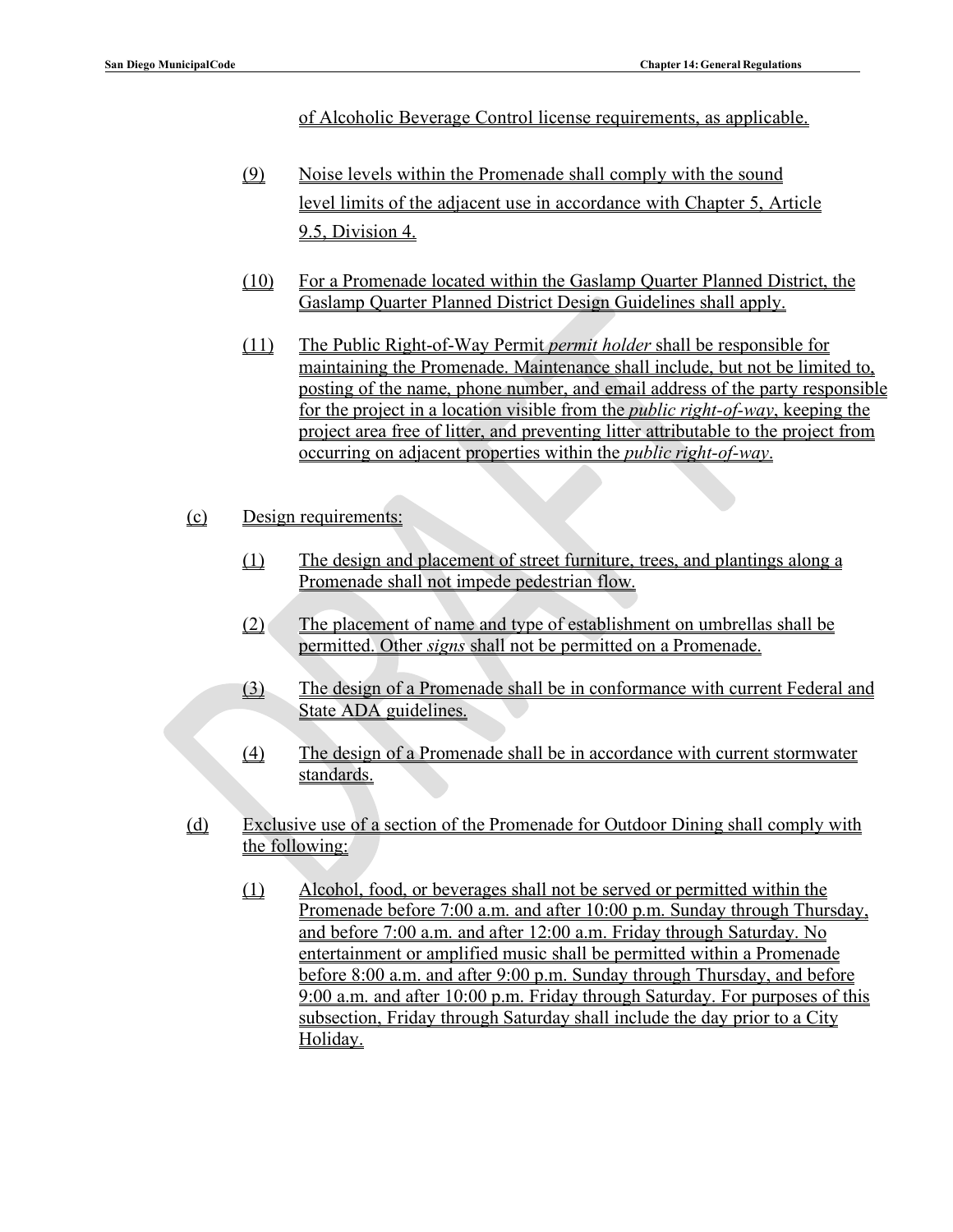(2) For outdoor dining within 150 feet of an adjacent residential use, alcohol, food, or beverages shall not be served or permitted within the Promenade before 7:00 a.m. and after 9:00 p.m. Sunday through Thursday, and before 7:00 a.m. and after 10:00 p.m. Friday through Saturday.

### **§142.0640 Impact Fees for Financing Public Facilities**

- (a) [No change in text.]
- (b) Payment of Fees

The payment of Development Impact Fees (as defined in California Government Code Section 66000) shall be required prior to issuance of any Building Permit*,* in areas where Development Impact Fees have been established by City Council resolution or ordinance. Notwithstanding the above, the City Manager may also require the payment of Development Impact Fees prior to issuance of any *construction permit* issued or required for *development* that would increase demand for public facilities and/or result in the need for new public facilities, which shall include, but not be limited to, Outdoor Dining. The Development Impact Fees due shall be determined in accordance with the fee schedule approved by the applicable City Council resolution in effect upon the issuance of a Building Permit, or *construction permit*, as applicable, and may include an automatic increase consistent with Section 142.0640(c).

### Exemptions:

- (1) through (5) [No change in text.]
- (6) For *development* of a Streetary, in accordance with Section 141.0621, the DIFs shall be assessed at a rate of 1/15th of the Development Impact Fees established by City Council resolution or ordinance, and shall be collected every two years with the issuance of the applicable Public Right of Way Permit.
- (7) Social Curbs developed in accordance with Section 141.0621 and Promenades developed in accordance with Section 141.0629 are exempt from DIFs.

**Table 142-06A [**No change in text.]

(c) through (g) [No change in text.]

# **§126.0203 When a Neighborhood Use Permit Is Required**

(a) An application for the following uses in certain zones may require a Neighborhood Use Permit. To determine whether a Neighborhood Use Permit is required in a particular zone, refer to the applicable Use Regulation Table in Chapter 13: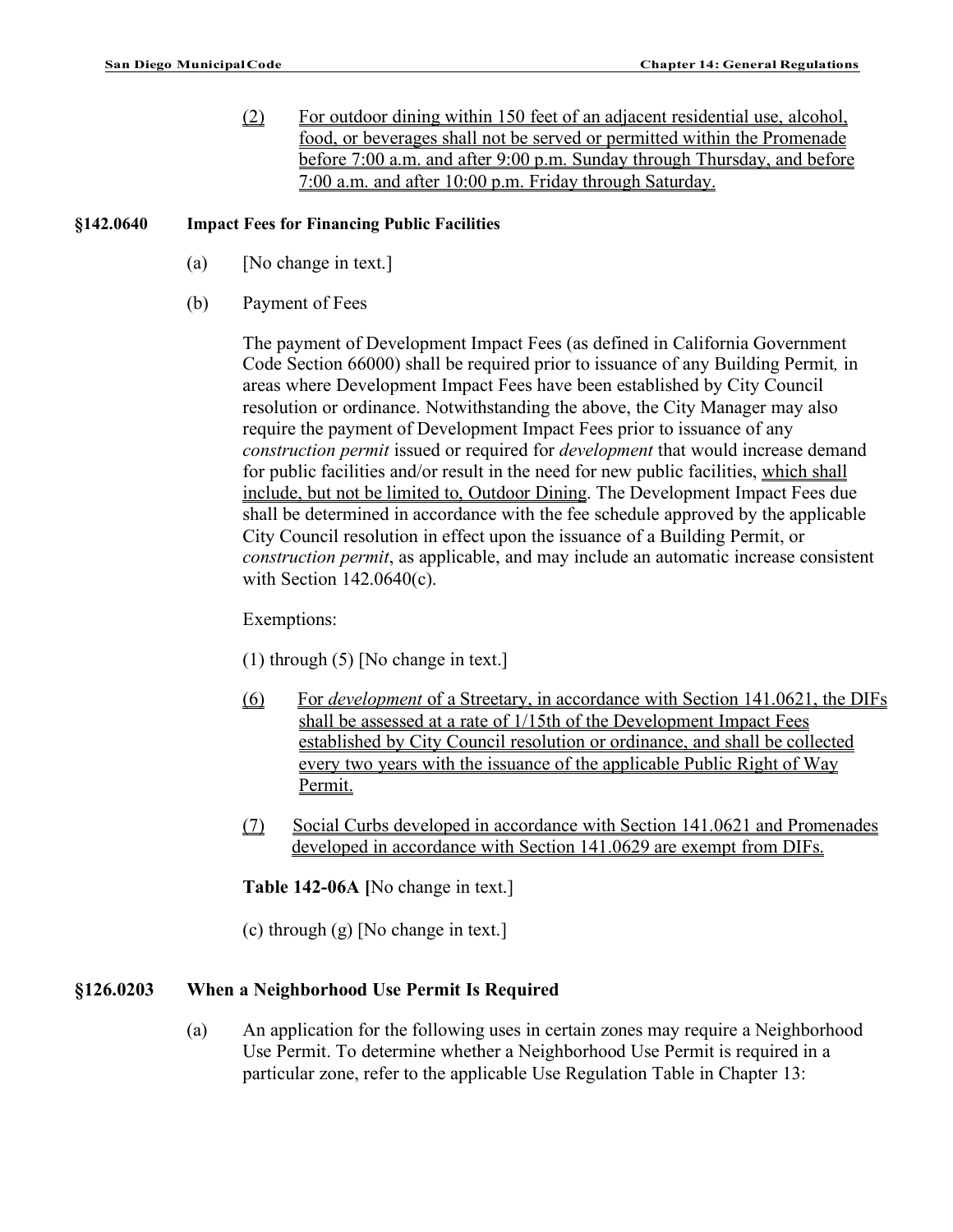Artisan Food and Beverage Producer Automobile service stations Boarding kennels/pet day care facilities Community gardens Comprehensive sign plans Eating and drinking establishments abutting residential zones (under circumstances described in Section 141.0607) Employee housing Home occupations (under circumstances described in Section 141.0308) Interim ground floor residential use Neighborhood identification signs Parking facilities as a primary use Pushcarts Recycling facilities (under circumstances described in Section 141.0620) Revolving projecting signs Sidewalk cafes that deviate from the requirements of Section 141.0621(a) Streetaries that deviate from the requirements of Section 141.0621(b) Social Curbs that deviate from the requirements of Section 141.0621(c) Signs with automatic changing copy Temporary construction storage yards located off-site Theater marquees Urgent care facilities Veterinary clinics and animal hospitals Wireless communication facilities (under certain circumstances described in Section 141.0420)

(b) [No change in text.]

### **§126.0205 Findings for Neighborhood Use Permit Approval**

A Neighborhood Use Permit may be approved or conditionally approved only if the decision maker makes the following findings:

(a) through (c) [No change in text.]

(d) Supplemental Findings – Streetaries and Social Curbs

A Neighborhood Use Permit required in accordance with Section 141.0621(b)(6) and 141.0621(c)(7) may be approved or conditionally approved only if the decision maker makes the following supplemental *findings* in addition to the *findings* required in Section 126.0205(a):

(1) The proposed Streetary or Social Curb will not infringe on the use of the *public right-of-way* by pedestrians or bicyclists;